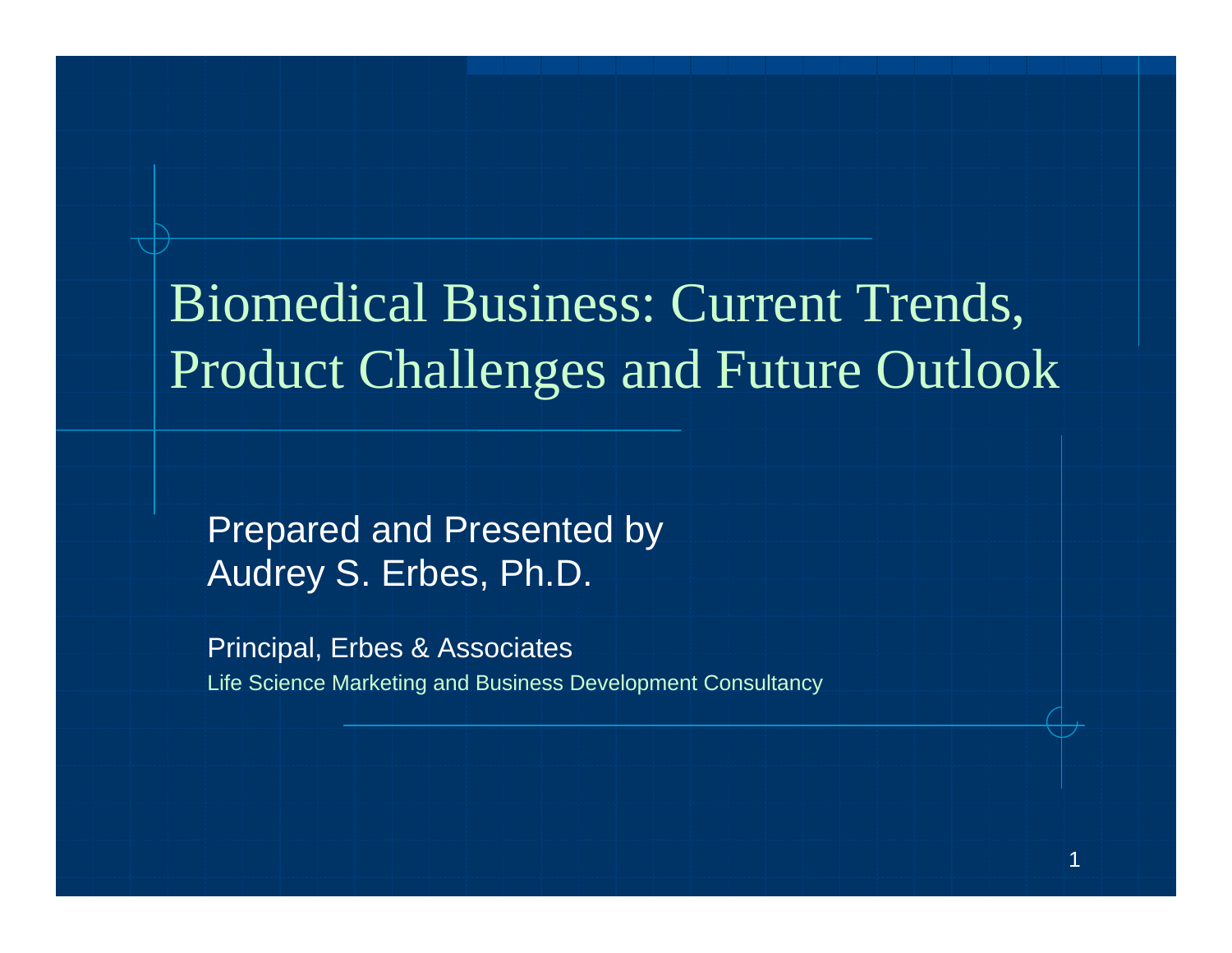## Topics to be Covered In Presentation

Challenges, trends and events driving the paradigm shifts in: ■ Financing/funding ■ R&D development **Pricing and reimbursement** ■ Regulatory **♦ Outlook for future**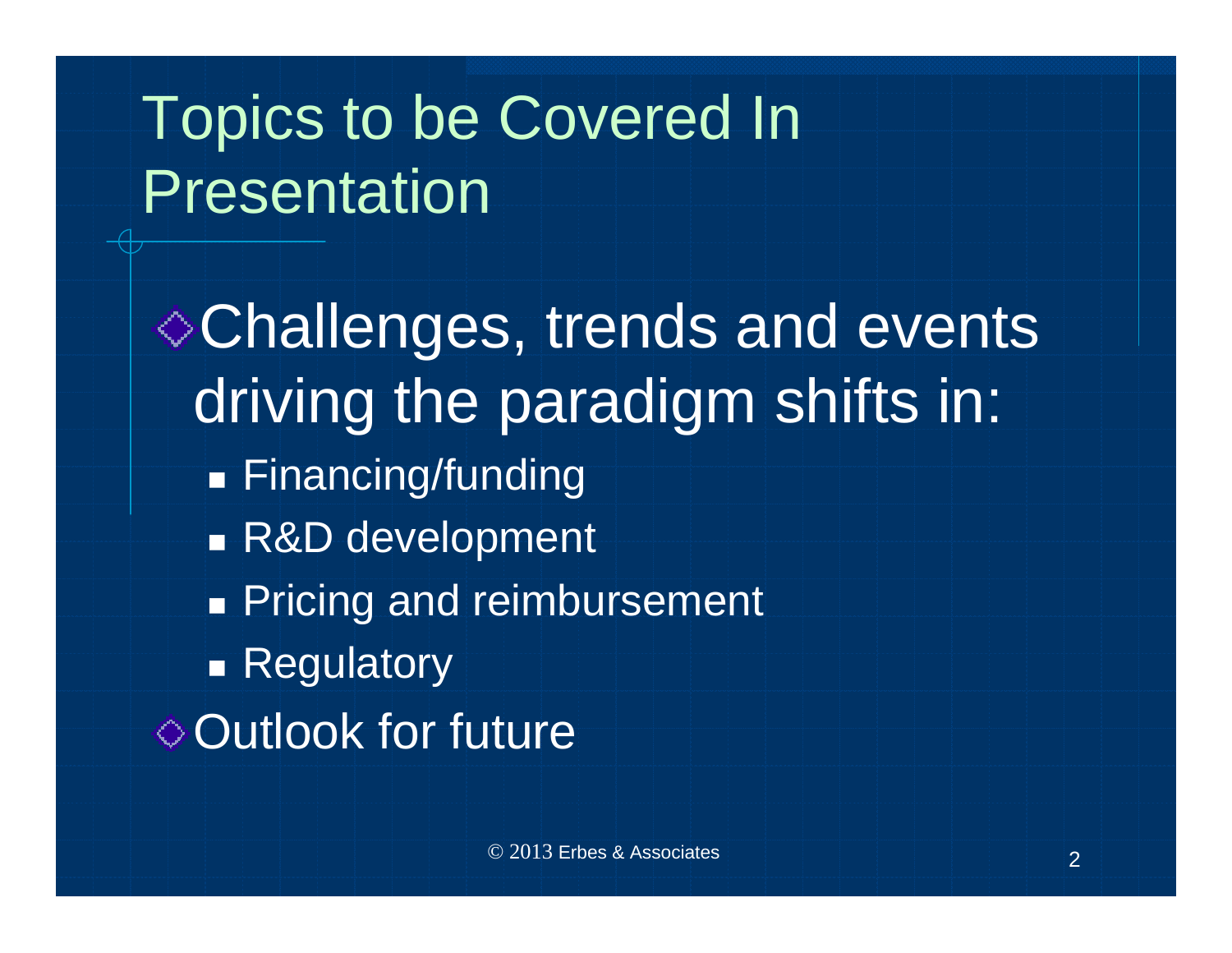## Stronger BioPharma Product Growth Rates Outside U.S. and Europe



Data includes IMS Total Unaudited and Audited Global Pharmaceutical Market By Region0

 $\sim$  3  $\sim$  3  $\sim$  3  $\sim$  3 IMS worldwide forecast--\$1.2 trillion in 2016 with brands valued at \$645 billion and generics, \$430 billion. Driven by growth in pharmerging volume and higher prices in developed markets.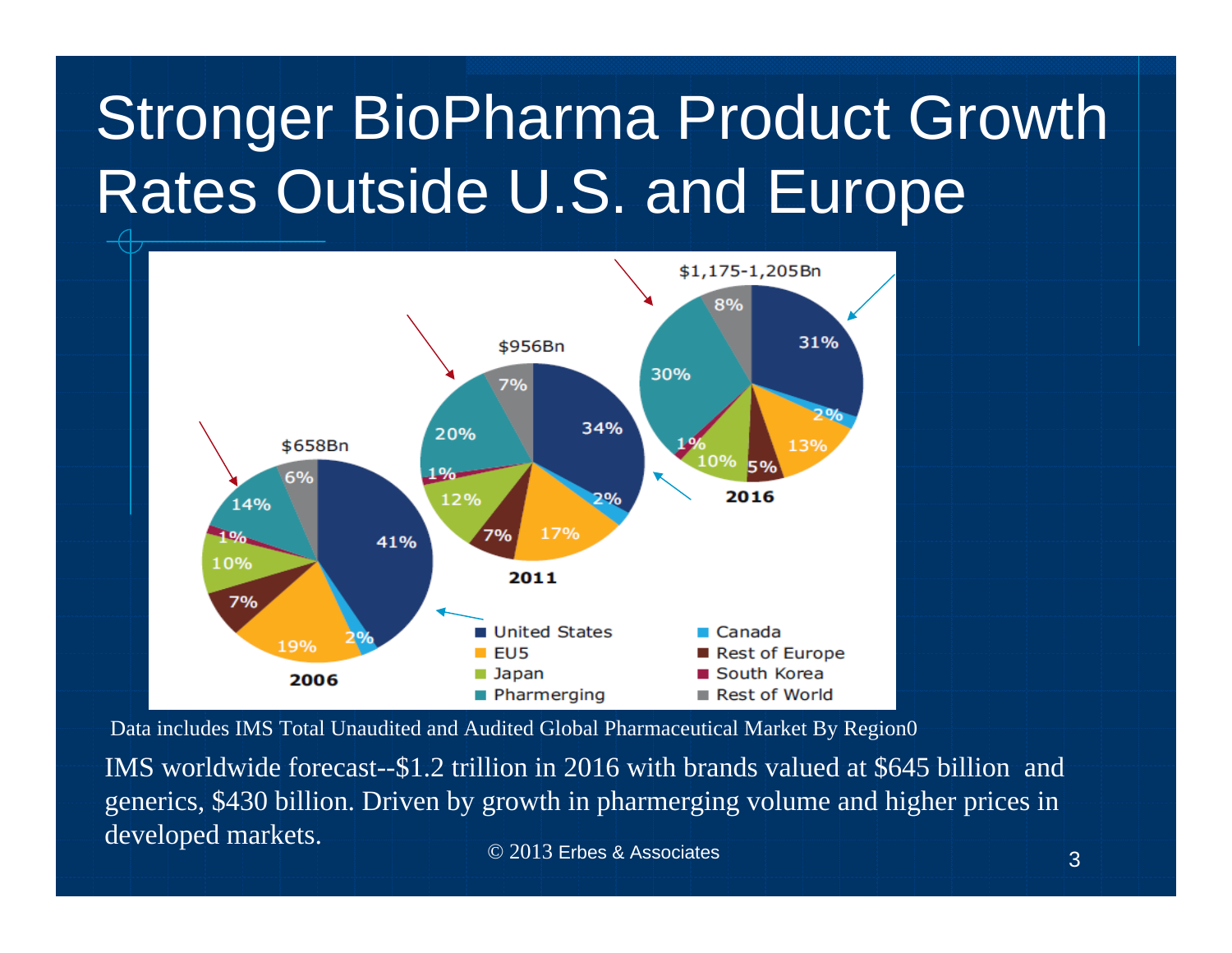#### U.S. Public Biotech Companies Grow But Private Stagnate

|                                     | 2012   | 2011   | % change  |
|-------------------------------------|--------|--------|-----------|
| Public company data                 |        |        |           |
| <b>Revenues</b>                     | 20,385 | 18,951 | 8%        |
| R&D expense                         | 4,902  | 4,940  | $-1%$     |
| Net income (loss)                   | 236    | (19)   | $-1,324%$ |
| Market capitalization               | 79,829 | 71,497 | 12%       |
| Number of employees                 | 51,740 | 47,700 | 8%        |
| <b>Financings</b>                   |        |        |           |
| Capital raised by public companies  | 2,882  | 1,530  | 88%       |
| Number of IPOs                      | 3      | a      | $-63%$    |
| Capital raised by private companies | 1,243  | 1,332  | $-7%$     |
| <b>Number of companies</b>          |        |        |           |
| <b>Public companies</b>             | 165    | 169    | $-2%$     |
| <b>Private companies</b>            | 1,799  | 1,847  | $-3%$     |
| Public and private companies        | 1,964  | 2,016  | -3%       |

Source: Ernst and Young and company financial statement data, Beyond Borders: Global Biotechnology Report 2013, p. 30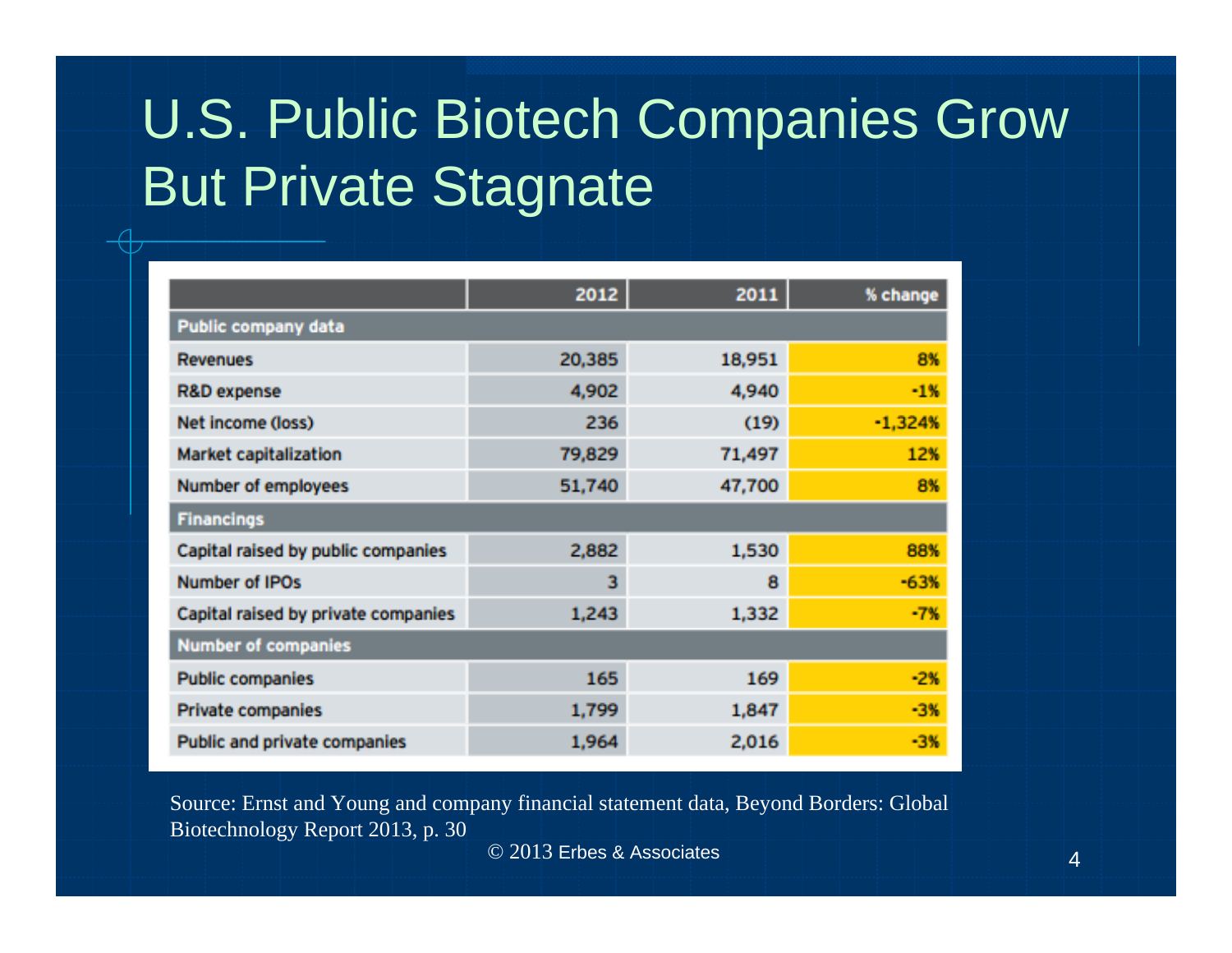# U.S. Medtech Numbers

Estimated U.S. Medical Device market value - \$94.9 billion in 2010\* and worldwide, \$331 billion in 2012 with latter slowing growth rate of 3% vs. 2011 Over 50% of the leading global medical device companies based in U.S

#### $\Diamond$  Industry troubled by new device tax and lack of seed funding

Source: \*Medical Device Numbers 101, Published in *MDDI Magazine* , 11/29/2010; balance from "The U.S. Medical Device Industry in 2012: Challenges at Home and Abroad," published on MDDI online on 7/17/2012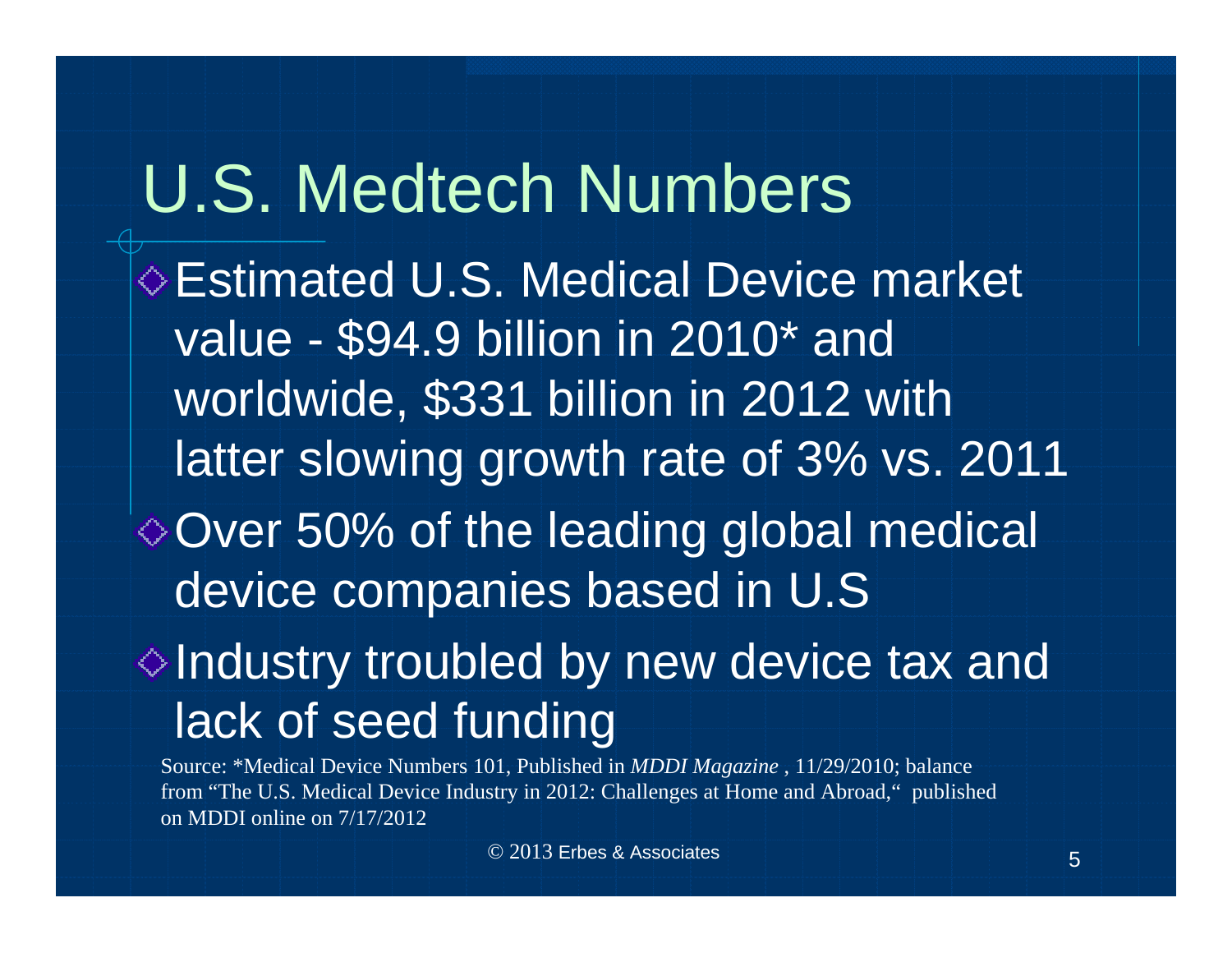## Biomedical Industry Trends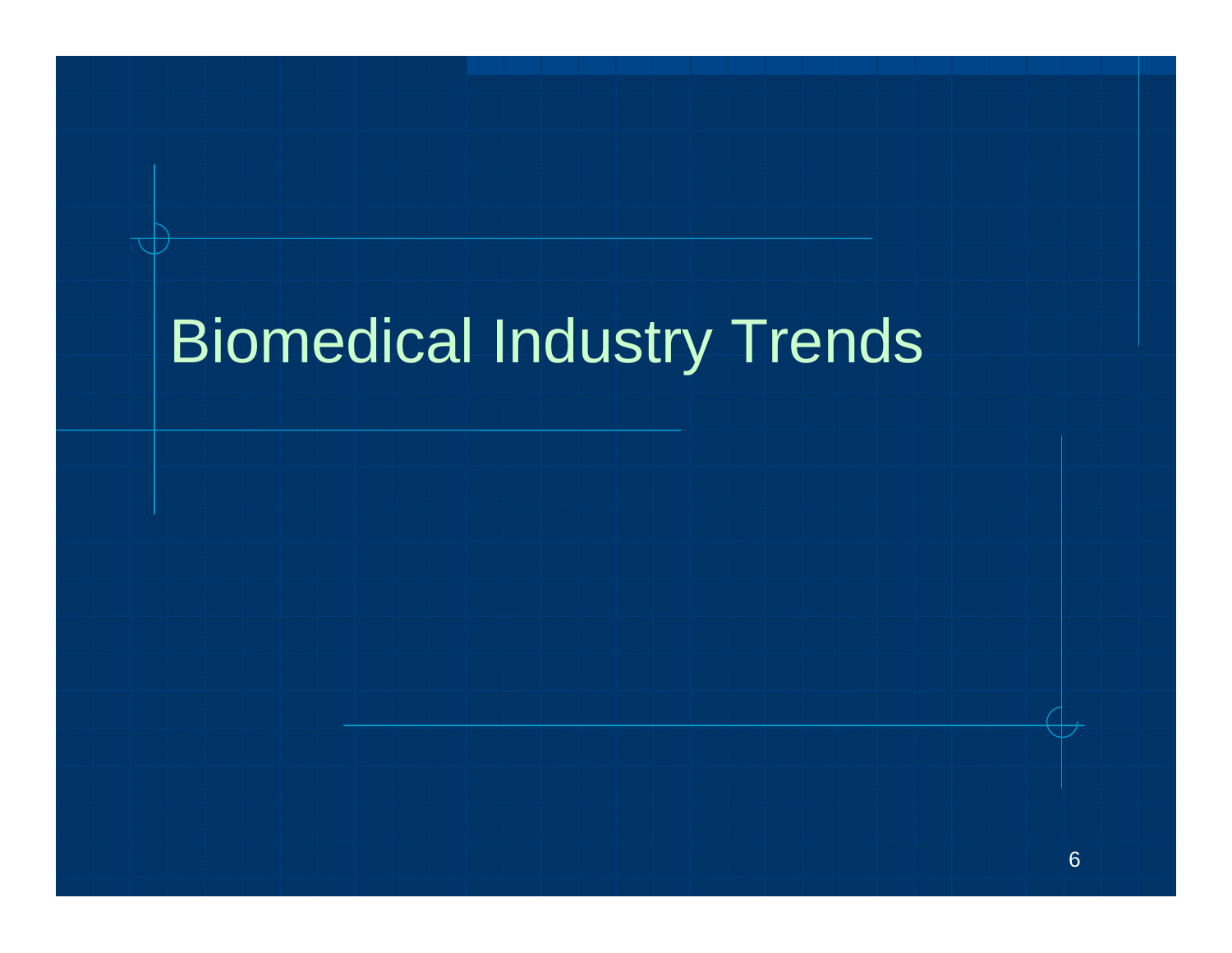#### Moderating U.S. Drug Sales Trends

- Patent cliff from roughly 2008 to 2012 severely impacted \$ revenues of pharma; loss of \$250 bn. until 2015
- Continuing impact of growing generic drug usage at 84% of prescriptions in 2012
- $\diamond$  Fewer and more narrowly indicated expensive unique meds reaching smaller # of patients as biologics grow in usage and focus moves to rare diseases

♦ Closer scrutiny for safety by regulatory bodies

Rapidly changing payer practices on pricing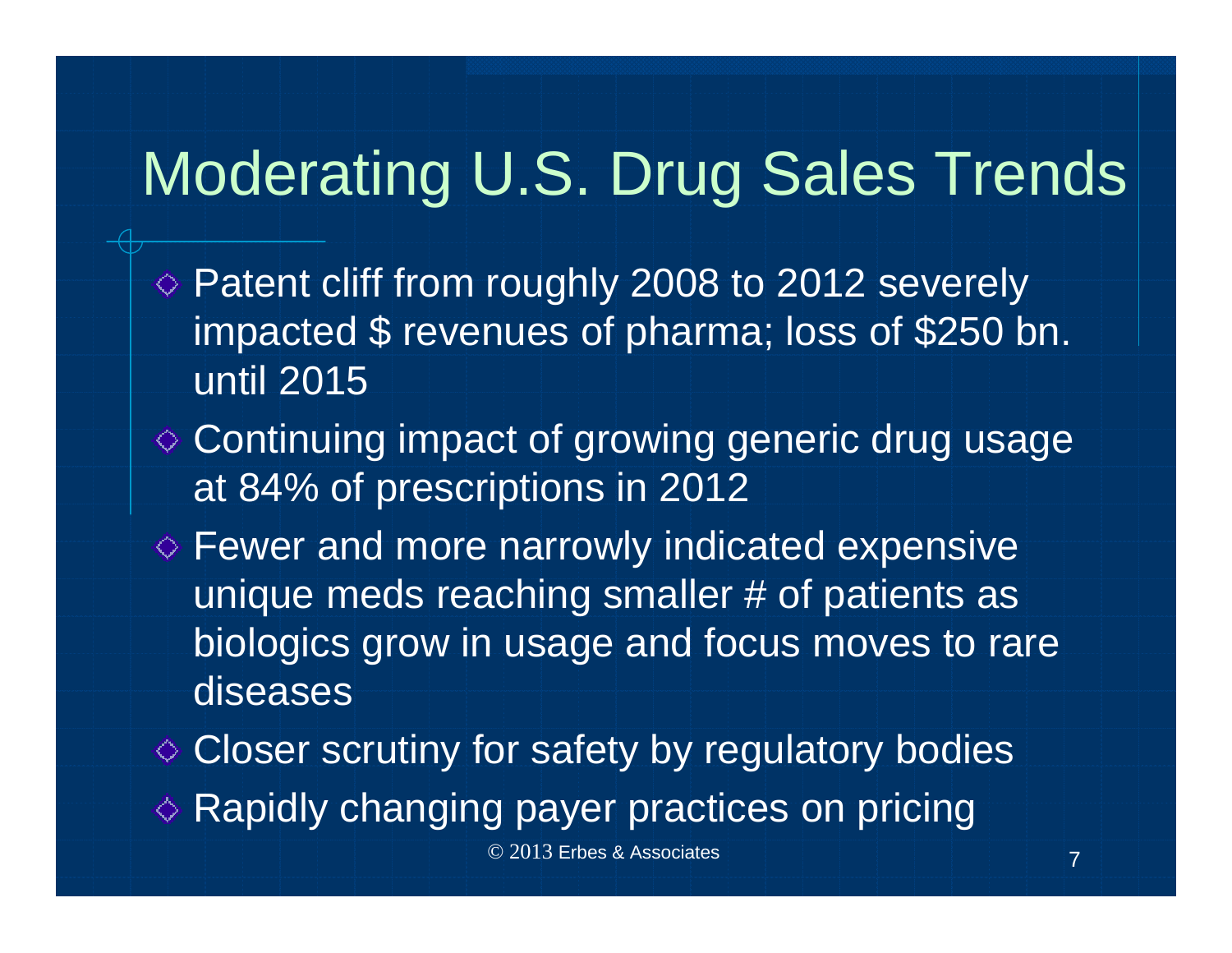#### Pharma's R&D ROI Looks Like a Gambler's Game



Source: "Restoring Value to Biopharmaceutical R&D," Mckinsey and Company, August 2012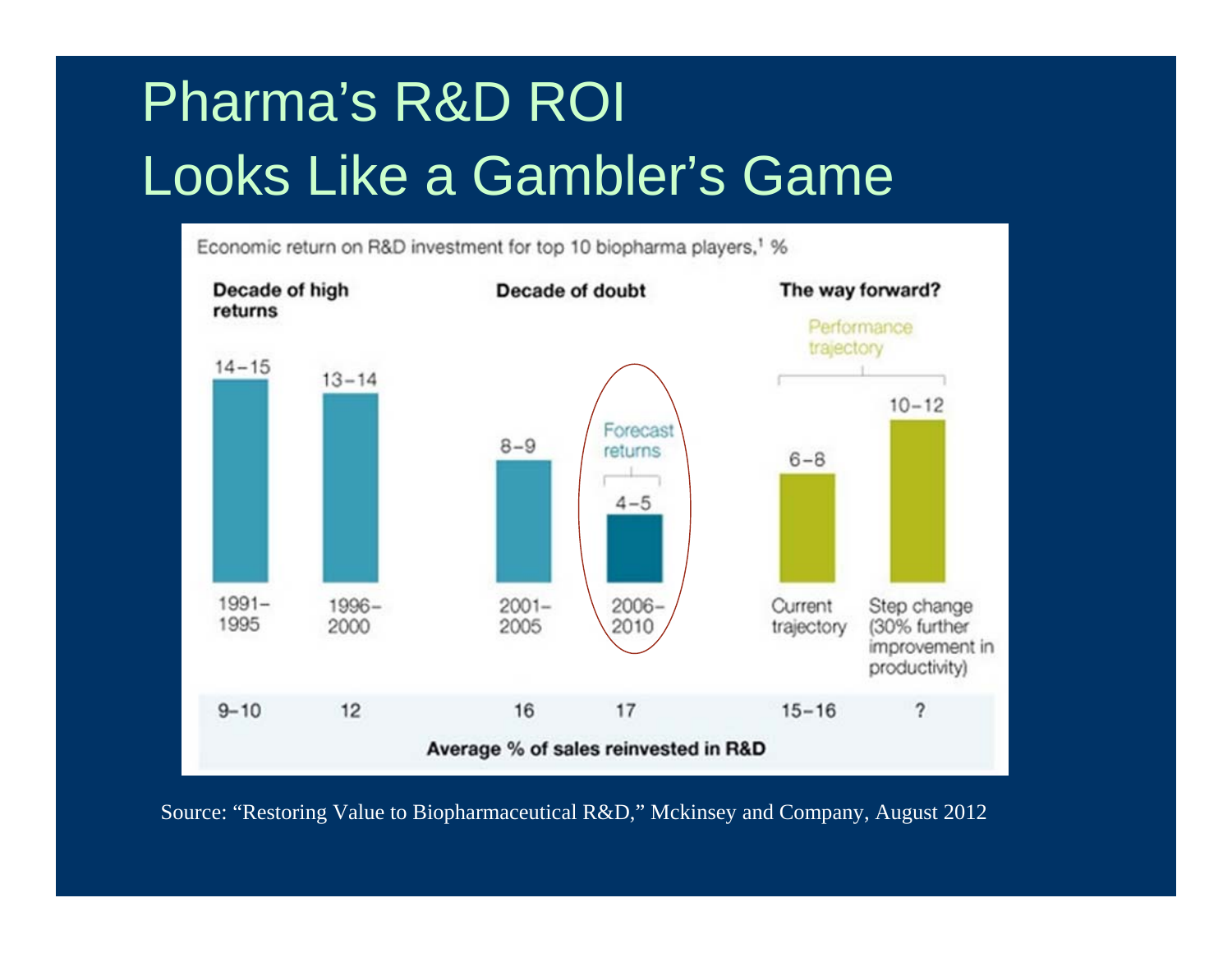#### Current Big Pharma Solution—Embrace Biotech Products and Specialty Focus

- Pipelines moving toward specialist products, mimicking biotech success—"progressive blockbusters"
- **♦ Companies weaning off primary care** blockbuster model as focus—primary care blockbusters won't disappear entirely but not sole objective of R&D as earlier
- **♦ Big Pharma looking for new source of** products while they shed their too expensive in-house R&D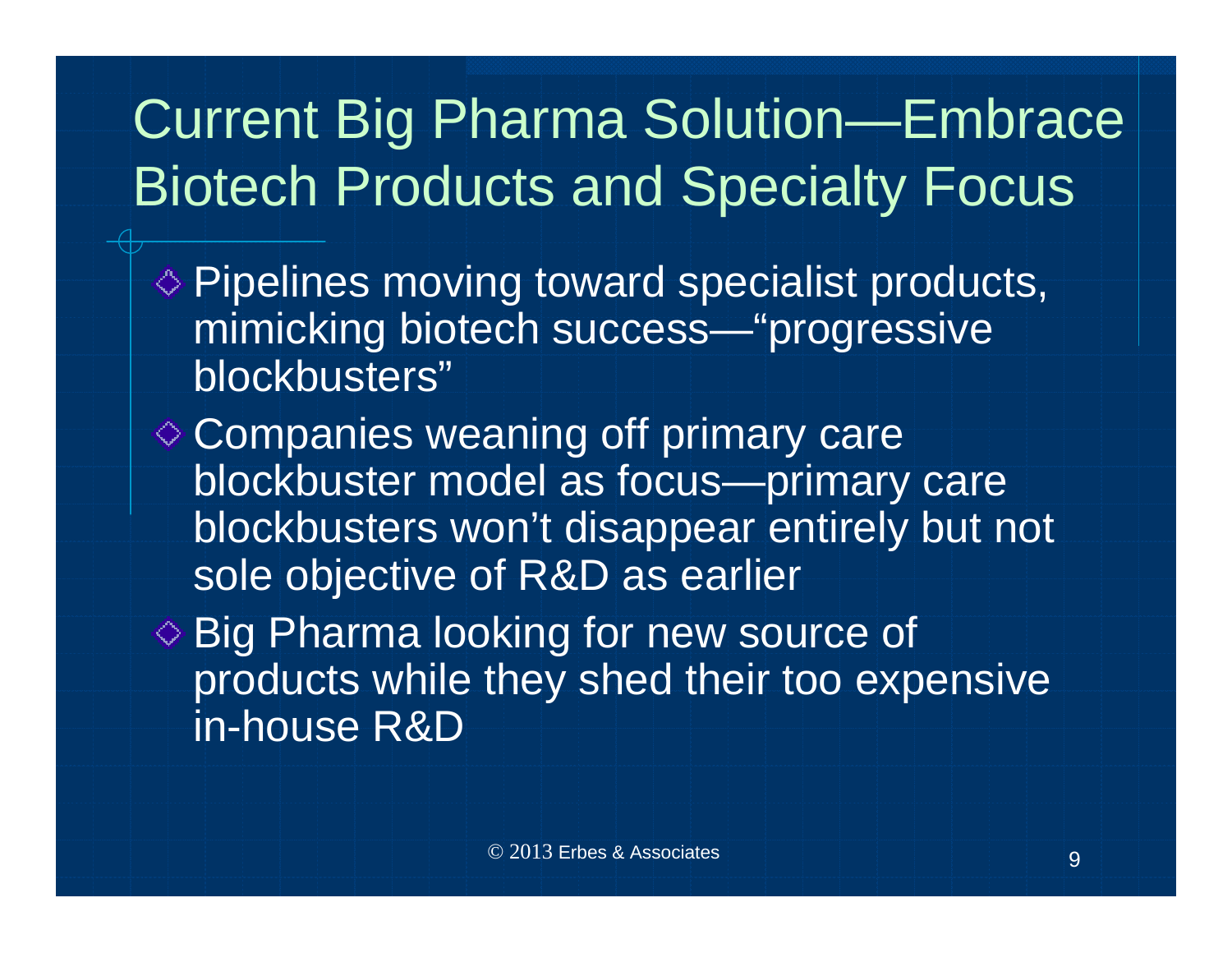## Good News! 2012 One of Three Best Approval Years in 50 Years



Source: Bruce Booth, Early Stage Life Science VC, "**Early Stage Biotech Showing Positive Signs of Scaling Its Wall of Worry," www.**Forbes.com, Jan. 15, 2013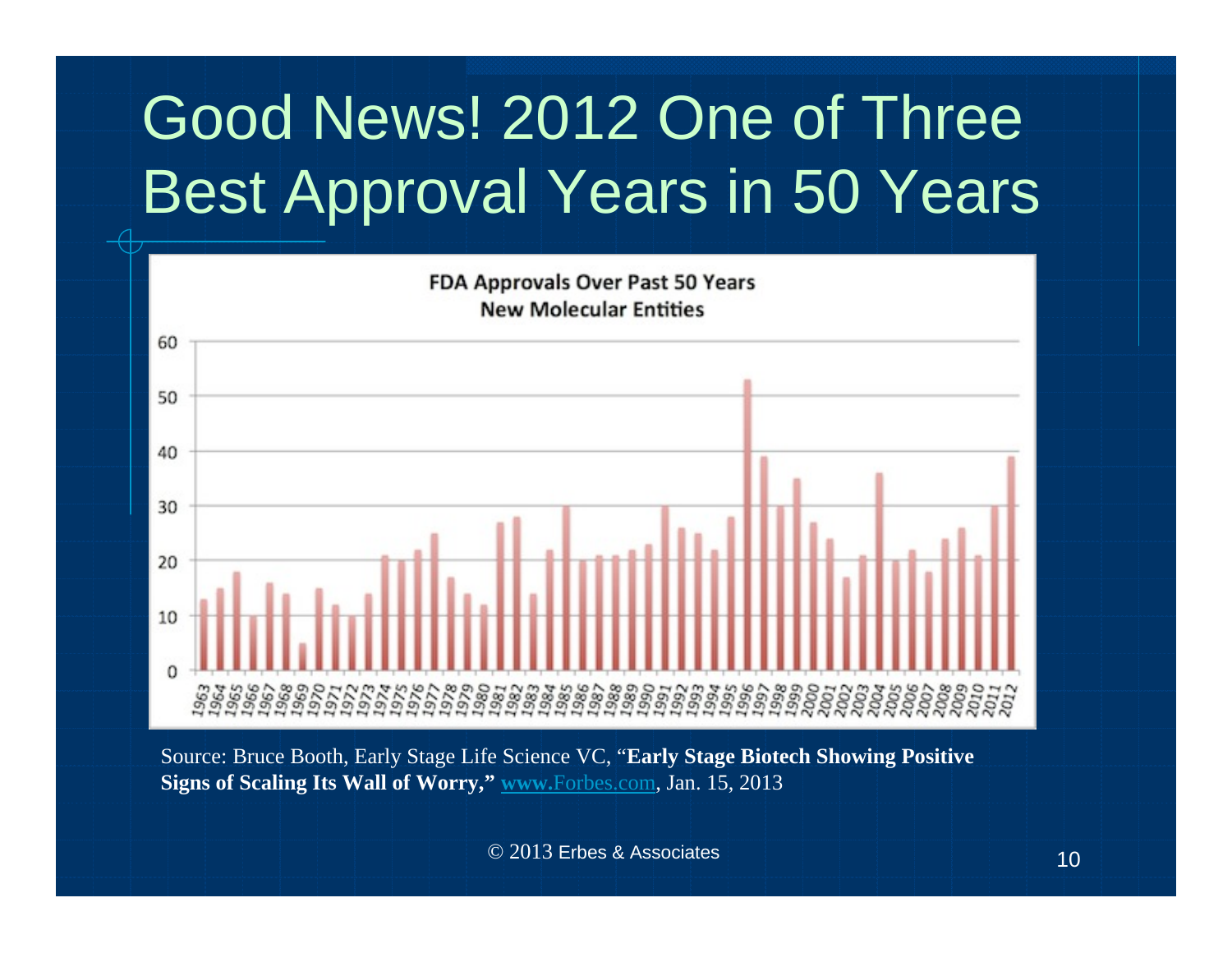## And Post Biotech IPO Performance Not So Bad!



Source: Bruce Booth, Early Stage Life Science VC, "**Early Stage Biotech Showing Positive Signs of Scaling Its Wall of Worry," www.**Forbes.com, Jan. 15, 2013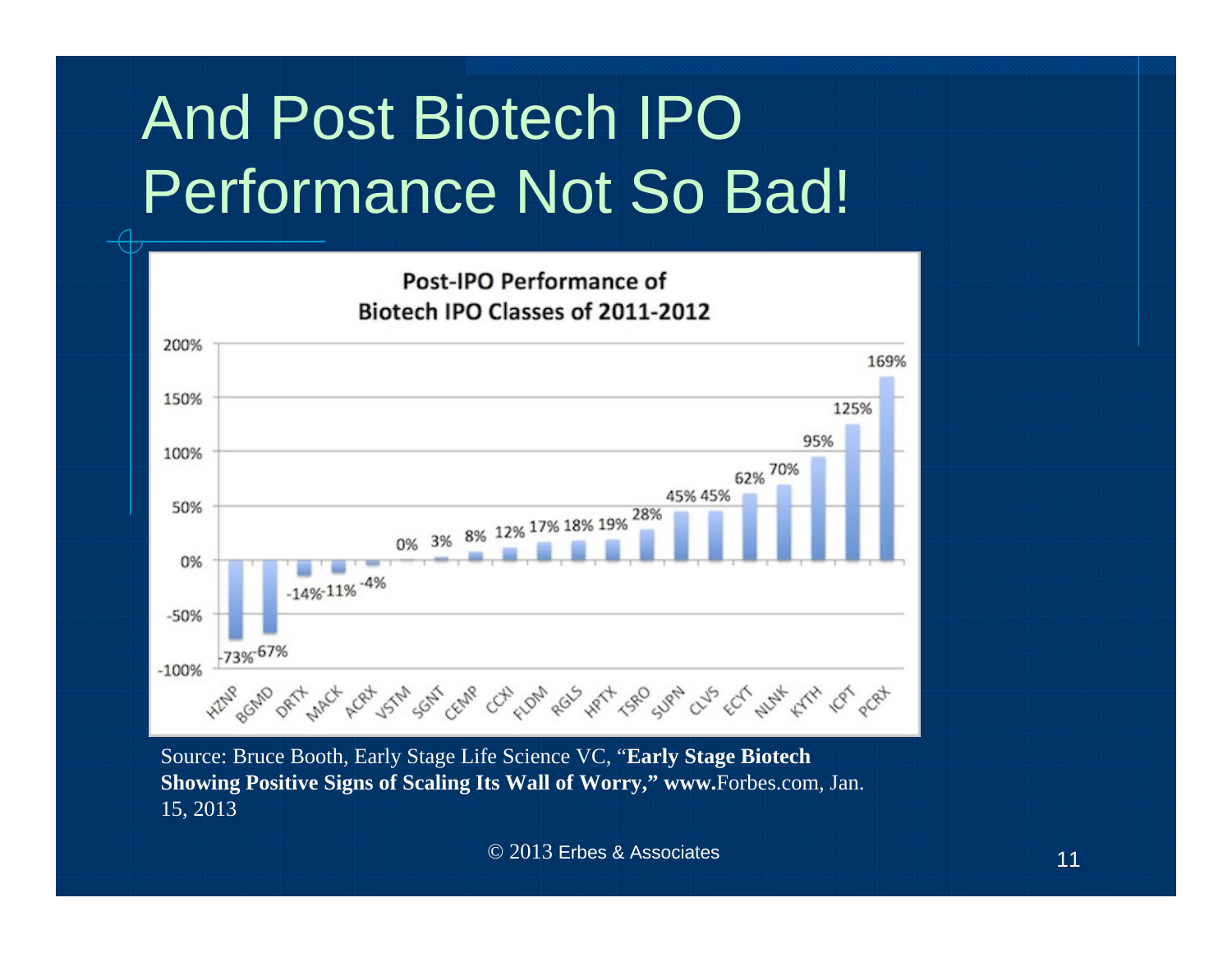#### Series A Decline 2005-2012

- Substantial decline in Life Science Series A activity in both Device and Biotech in 2012
- Normal average from '05-'08 was 20% ۰





\*Includes Series A companies raising at least \$500,000 in equity

Source: PWC +Thomson Reuters for Total LS Dollars Raised; Venture Source + SVB Proprietary Data for Series A Dollars and Number of Companies

Silicon Valley Bank> 5

© 2013 Erbes & Associates $\sim$  12

Source: Slide from presentation by Jonathan Norris, Silicon Valley Bank, Jan. 2013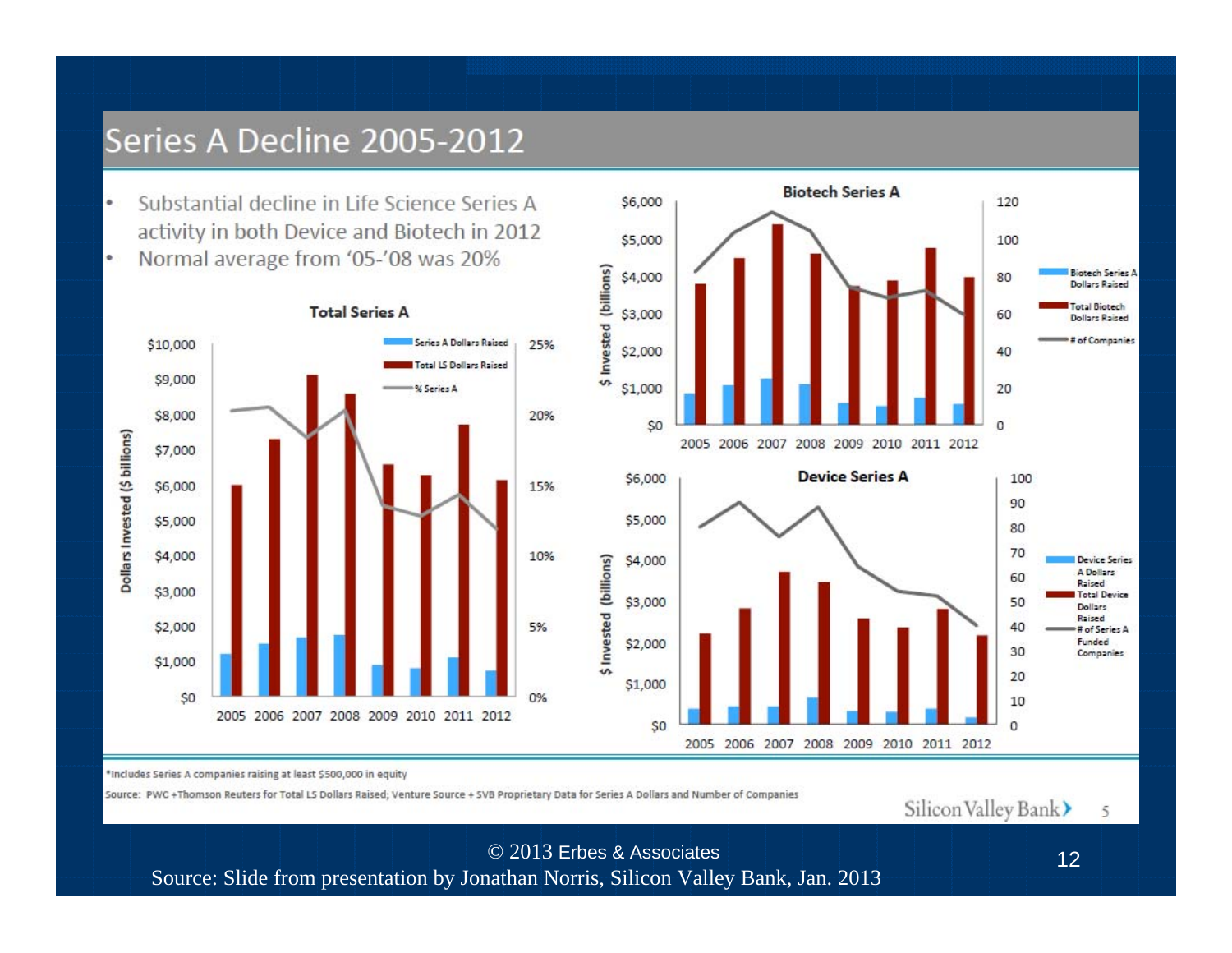#### BioCentury Data Suggest Funding Drought Impact Not So Bad

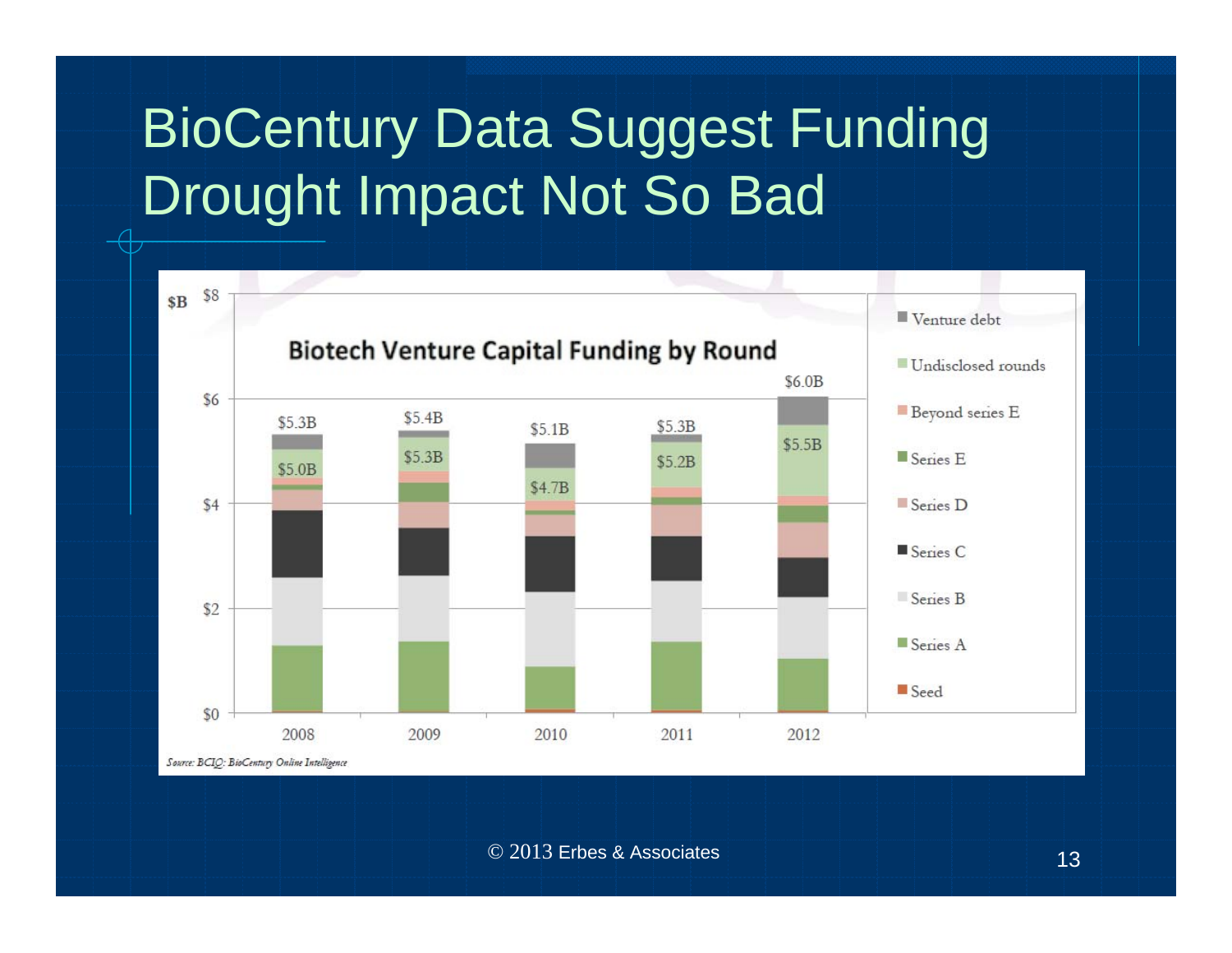## Comparative Distribution of Life Science vs. Technology Returns



Source: Karen Bernstein, Ph.D., BioCentury Publications, Inc. " The Challenges of Finding and Funding Innovations and Research," Jan. 8. 2013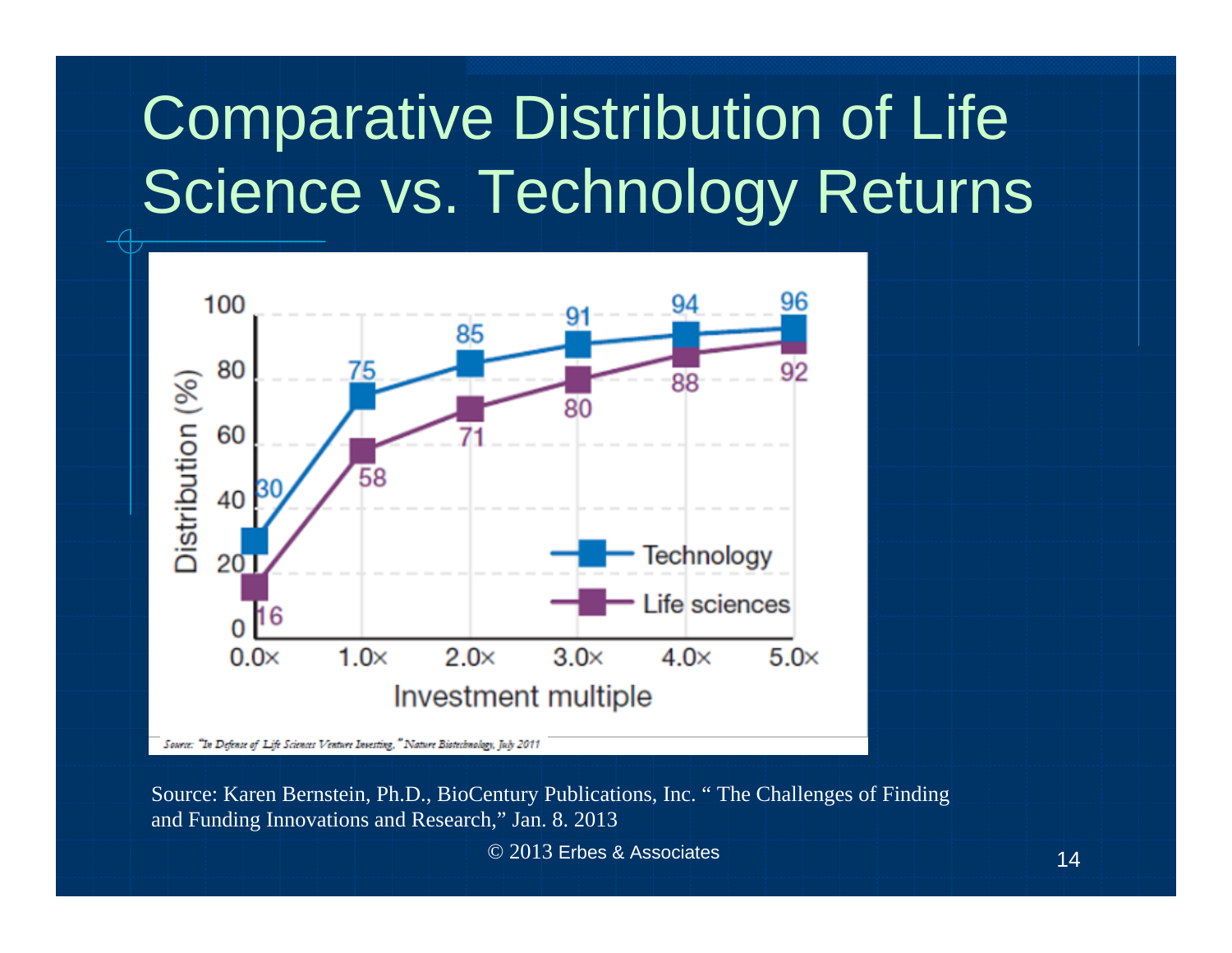#### Life Science Product Challenges

Achieving the product goals in face of:

- **Difficulty in establishing prices that provide** sufficient profit level to shareholders yet remain affordable and reimbursable and avoid lawsuits with government
- $\bullet$  Ever-increasing regulatory demands and  $\mid$ constraints from FDA, OIG, state AGs and restrictions on physician/industry relationships, especially, with sunshine laws for medtech
- More crowded competition in specialty space and greater price resistance from payers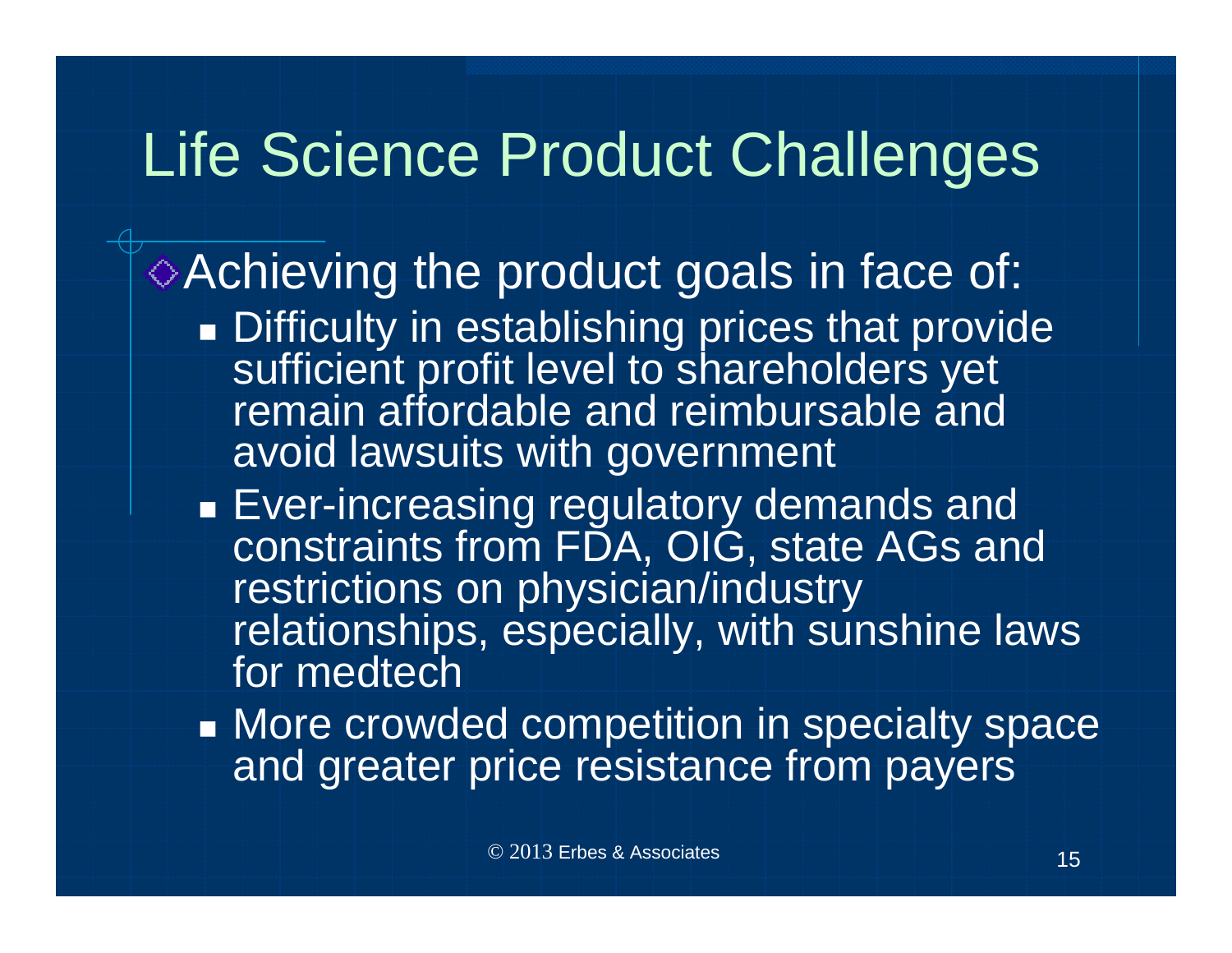# Outlook for Future…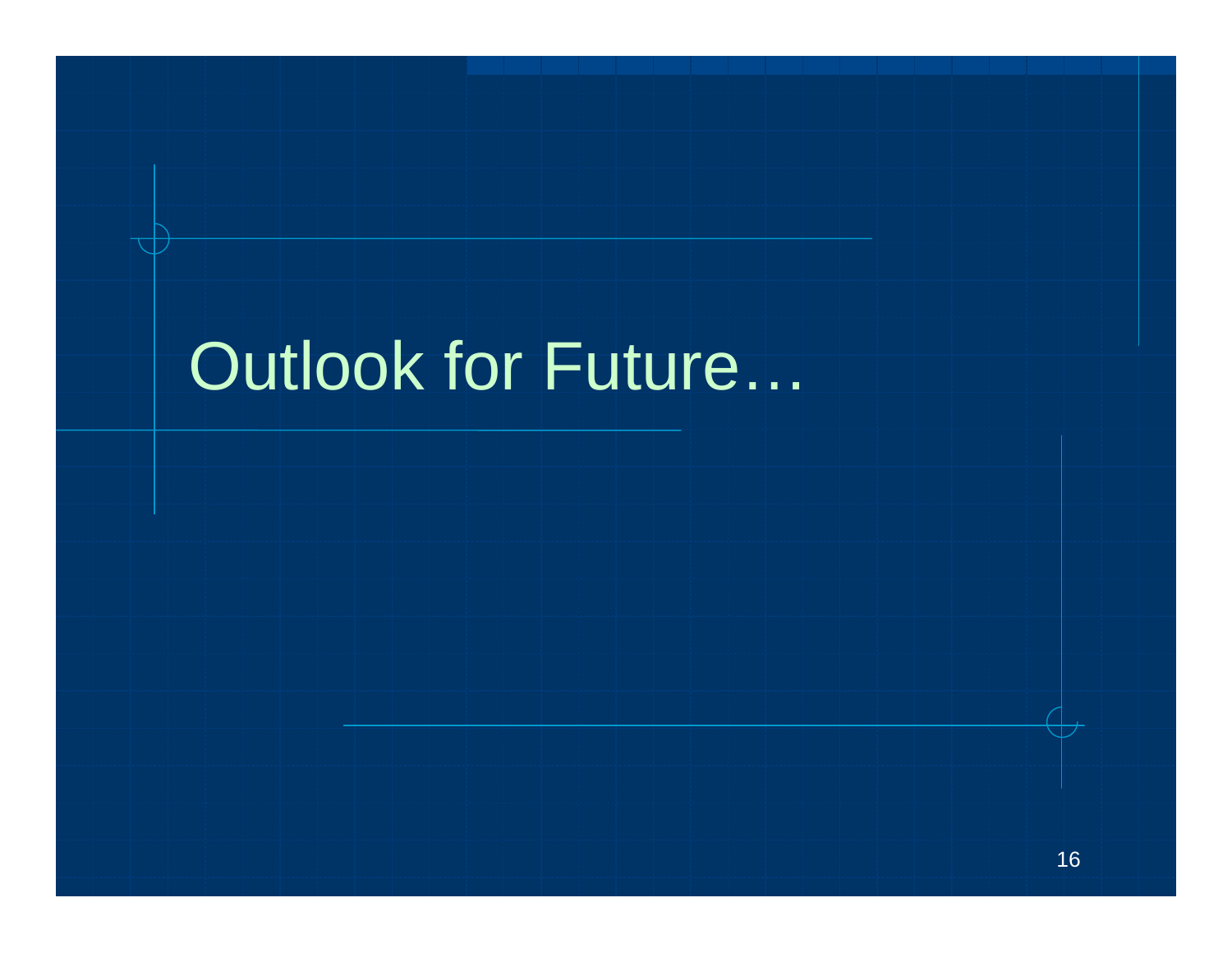## FDA Working with Pharma

- **EDA** receptive to working to speed up drug development
	- Breakthrough drugs can get approval after Phase I
	- Supporting changing clinical trial infrastructure and other efforts

Encouraged by Janet Woodcock's talk at Personalized Medicine Coalition conference: "We are going to have to change the way drugs are developed. Period."



© 2013 Erbes & Associates $\sim$  17 Source: http://www.medpagetoday.com/PublicHealthPolicy/ClinicalTrials/39330)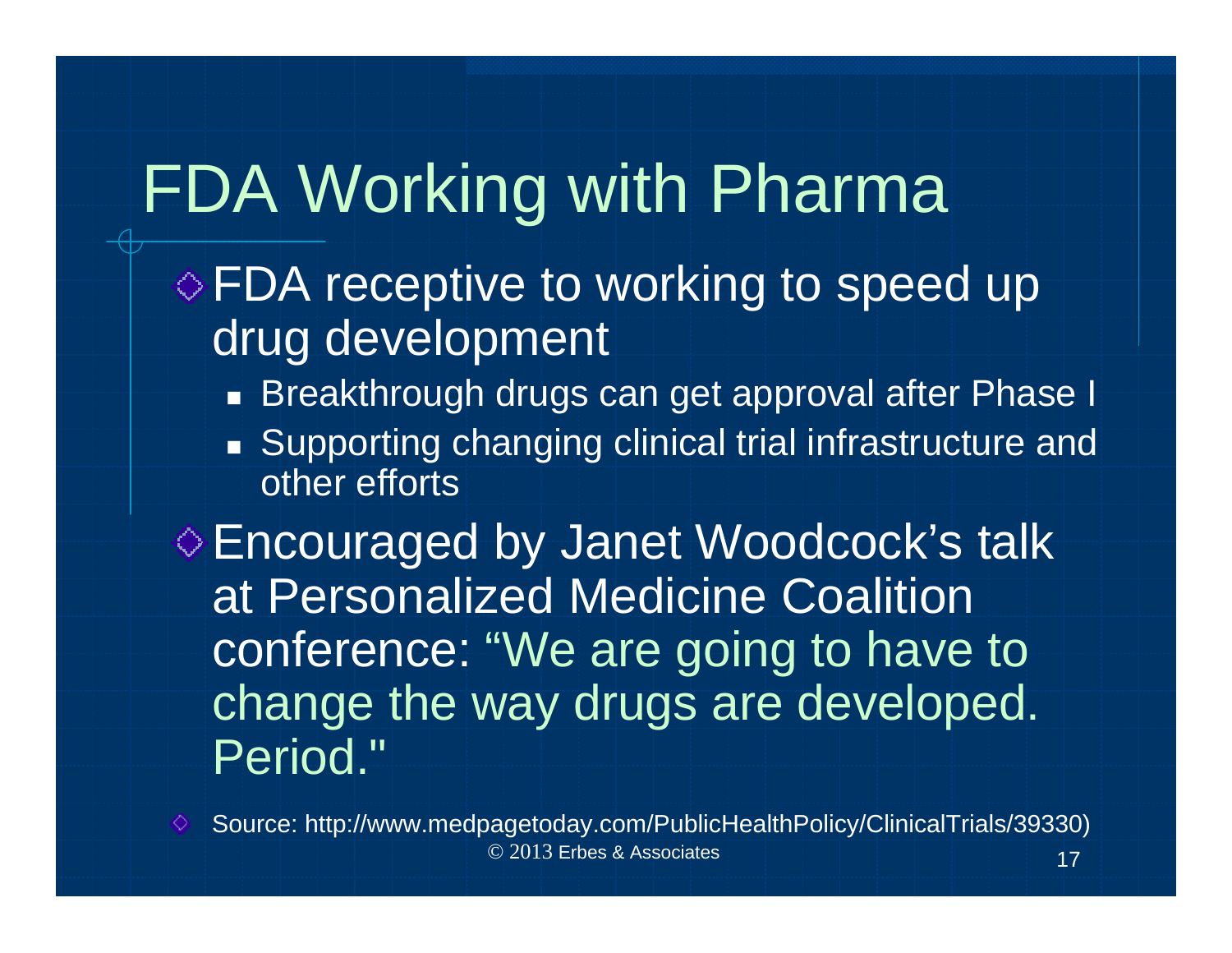## U.S. Drug Discovery Future

 $\diamond$  Increase in pre-competitive collaborations and initiatives (10 pharma group formed TransCelerate to first work on improvement in clinical trial design and monitoring) More risk sharing with academic and biotech because NIH research funding has failed to

grow since 2000

Equilibrium in domestic job erosion—jobs move from Big Pharma to CROs and CMOs and geographically

Source: \*The Global Use of Medicines: Outlook Through 2016," by IMS Institute for Healthcare Informatics, July 2012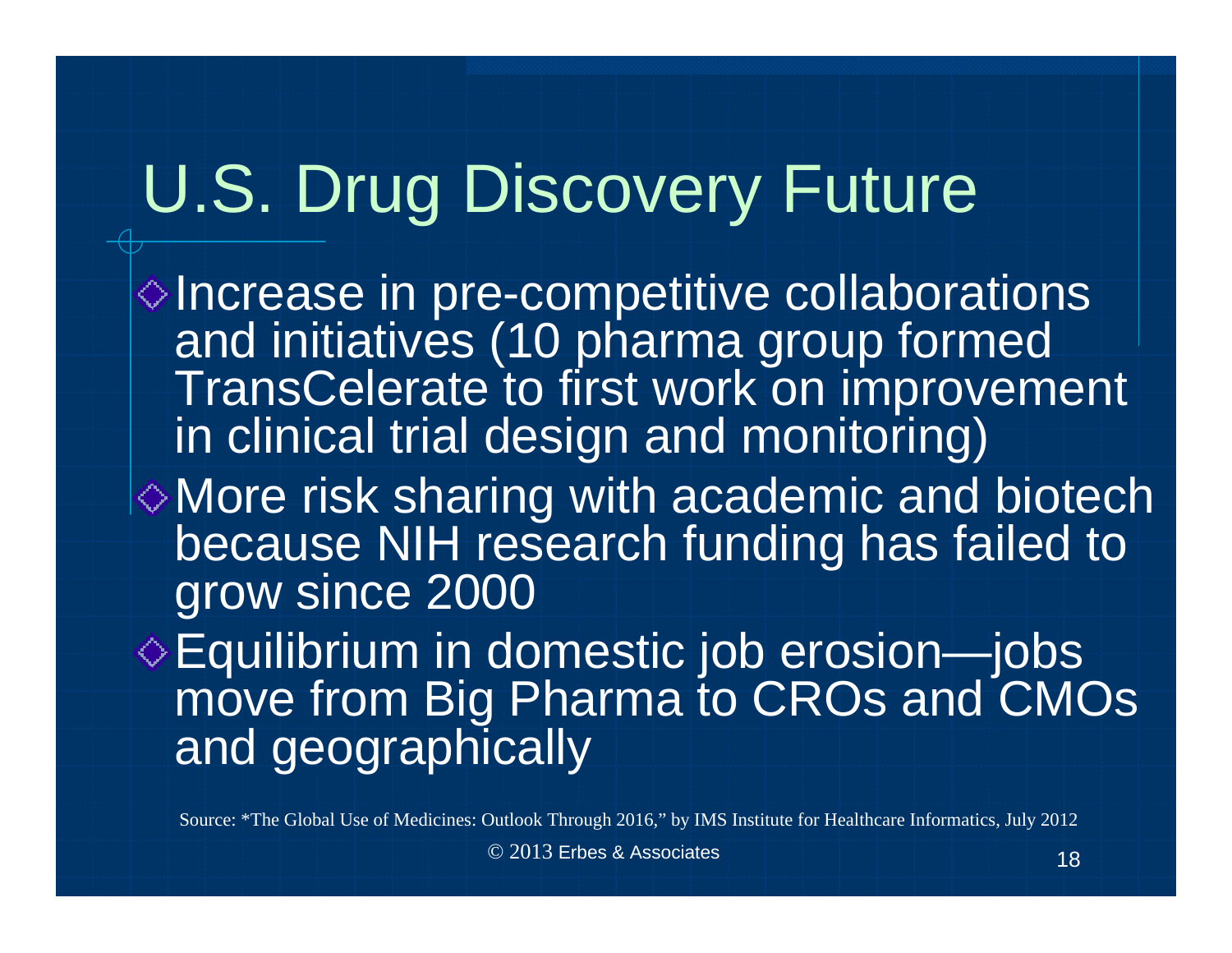#### Future Trends in BioPharma

- Systems biology is future—more in whelm of fundamental research and should be funded by federal government—Obama administration favors investments in science and discovery/innovation but moves toward austerity by Congress a threat
- $\Diamond$  Innovation is moving across boundaries and disciplines—people talking to each other should help
- Academics' commercial focus is uneven—some are developing, hiring staff with industry experience but not necessarily drug development focused
- ♦ Big Pharma needs to beware destroying unique skills, e.g., medicinal chemistry, pharmacology, etc.

a n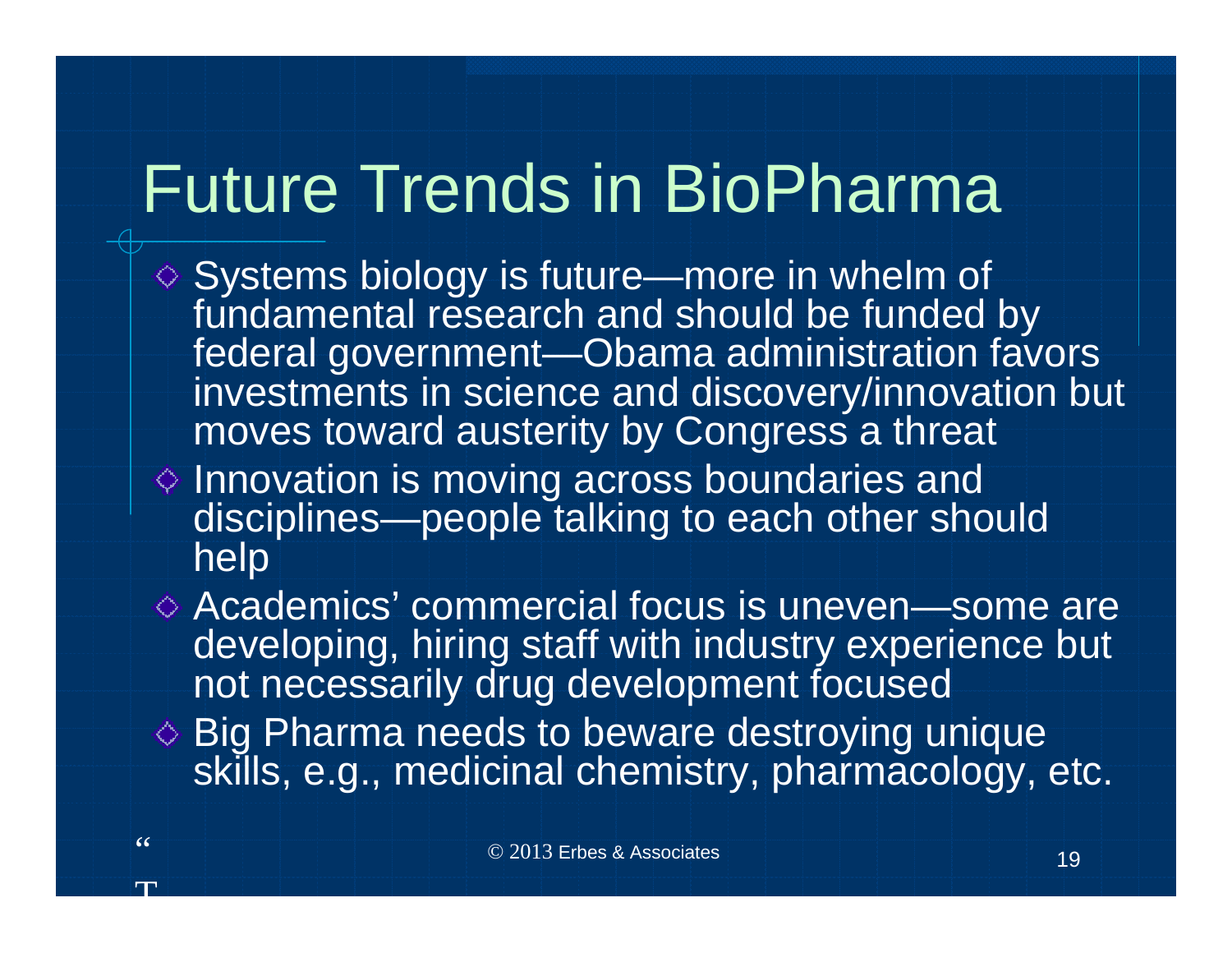## Future Trends in BioPharma (cont.)

- $\Diamond$  Biosimilars will not be same as small molecule generic—some erosion of branded biologics but not patent cliffs—will account for only \$4-6Bn, or 2%, of the \$200-210Bn\* in spending on biologics by 2016
- $\Diamond$  Some overseas outsourcing but limited; routine aspects can be outsourced but more difficult work, more collaborative work can't be more efficient overseas where they have less experience. Floor below which you can't cut your internal resources
- Growth in developed markets will rebound from \$3Bn to \$18-20Bn as U.S., EU5 and Japan all contribute more later in the five-year period. 2012-2016 with growth in US spending in 2014-2016 anticipated to double as result of ACA\*

\* IMS, "The Global Use of Medicines: Outlook Through 2016," July 2012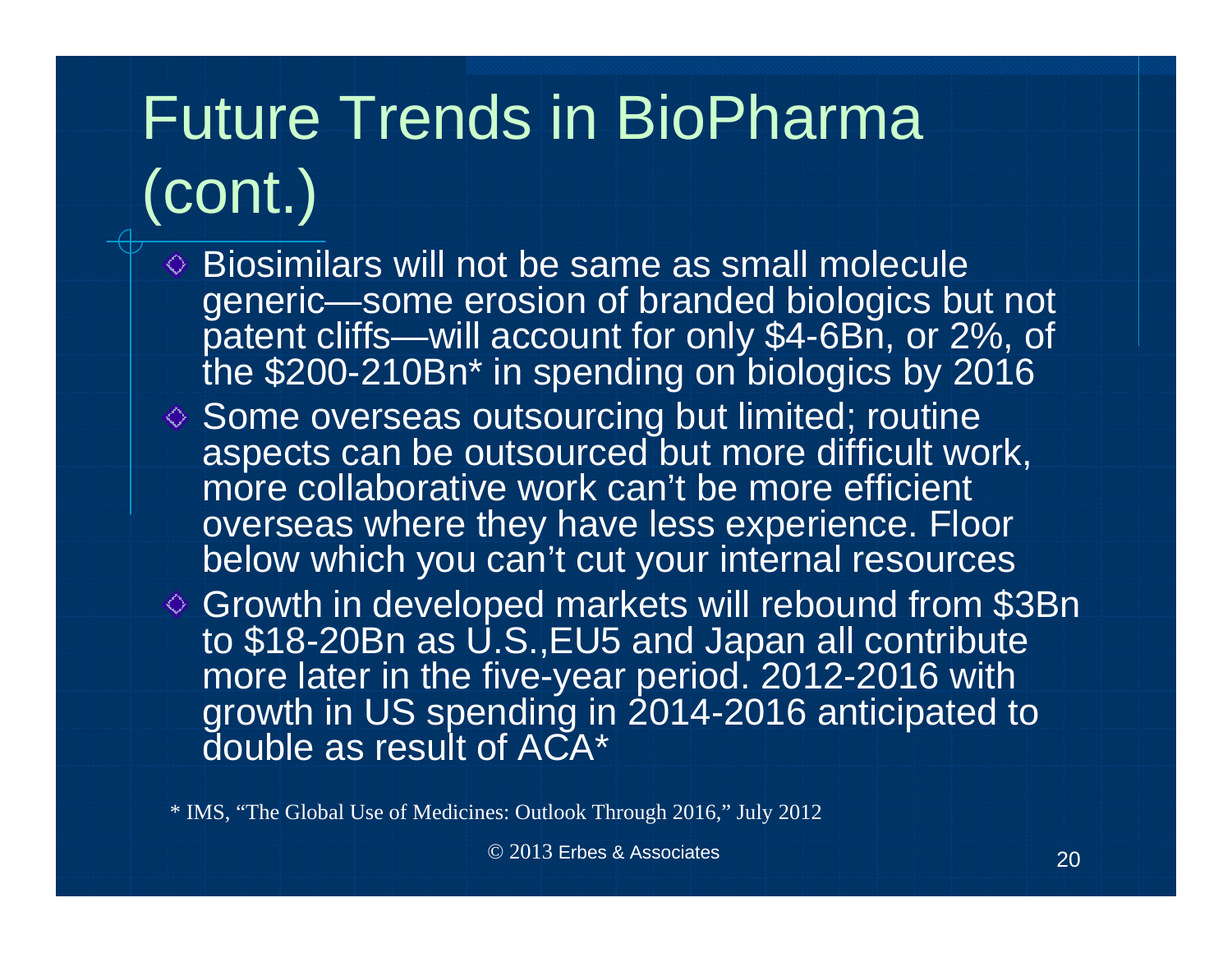#### Cost Matters! Pricing and Reimbursement Central to Funding Startups: Case Study

- "At Memorial Sloan-Kettering Cancer, we recently made a decision that should have been a no-brainer: we are not going to give a phenomenally expensive new cancer drug to our patients.
- $\diamond$  The reasons are simple: The drug, Zaltrap, has proved to be no better than a similar medicine we already have for advanced colorectal cancer, while its price — at \$11,063 on average for a month of treatment — is more than twice as high.
- $\Diamond$  In most industries something that offers no advantage over its competitors and yet sells for twice the price would never even get on the market."
	- **Sanofi lowered price by ½ in reaction to criticism**

Source: "In Cancer Care, Cost Matters**,"** by Peter B. Bach, Leonard B. Saltz And Robert E. Wittes, **NY Times,** Oct. 14, 2012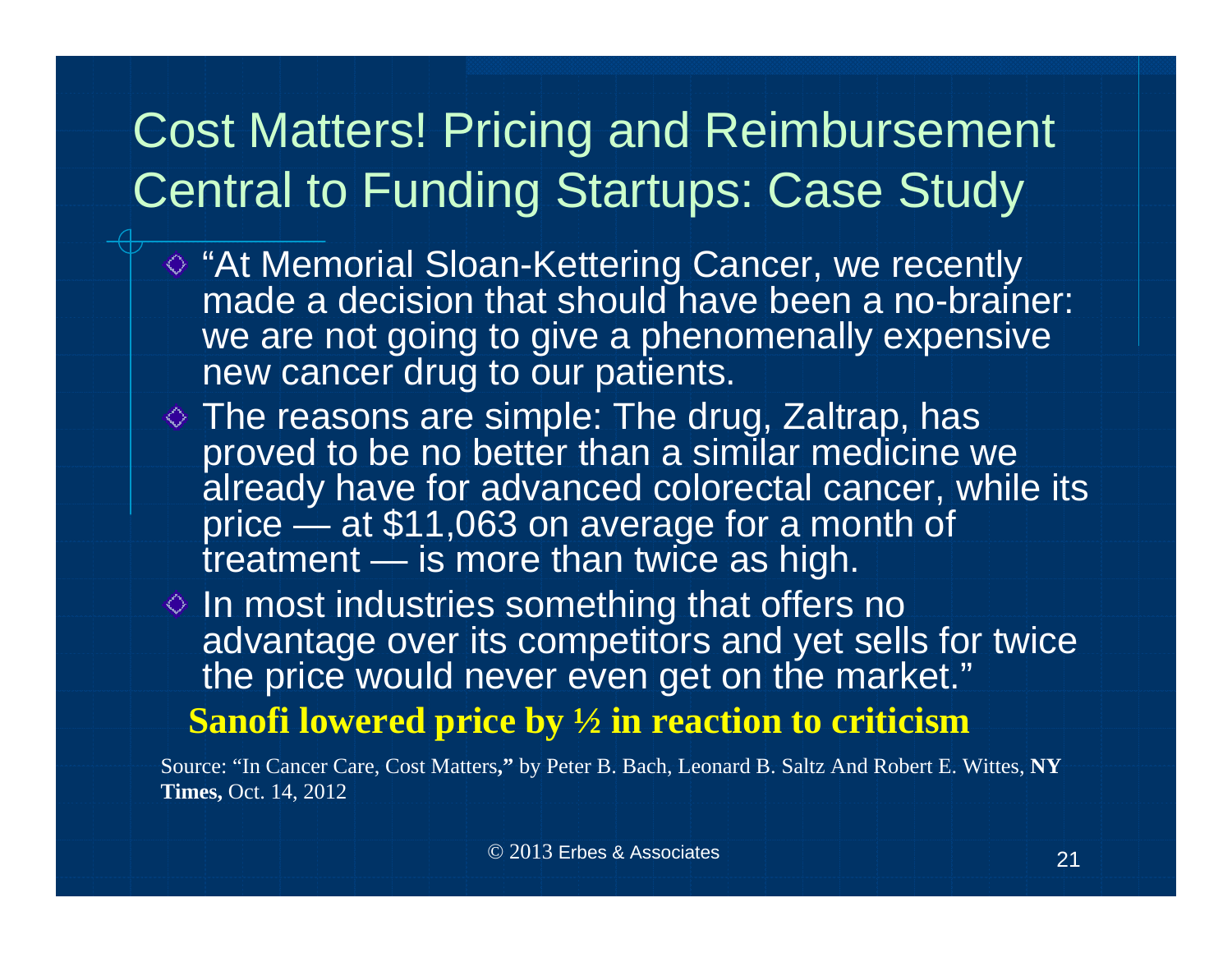## Health Care Is Changing: Affordable Care Act Law of Land

- Changing landscape—new doctors are employees and providers and insurers are teaming up
- Buying decision is shifting from doctors to boards, agencies and other third parties
- $\Diamond$  Insurance requirements are limiting doctor's range of discretion but less a problem for new breed of MDs
- Mandated use of electronic medical records $\diamond$  Increased role of competitive bidding
- Payers and patients expect evidence-based value—real distinction in outcomes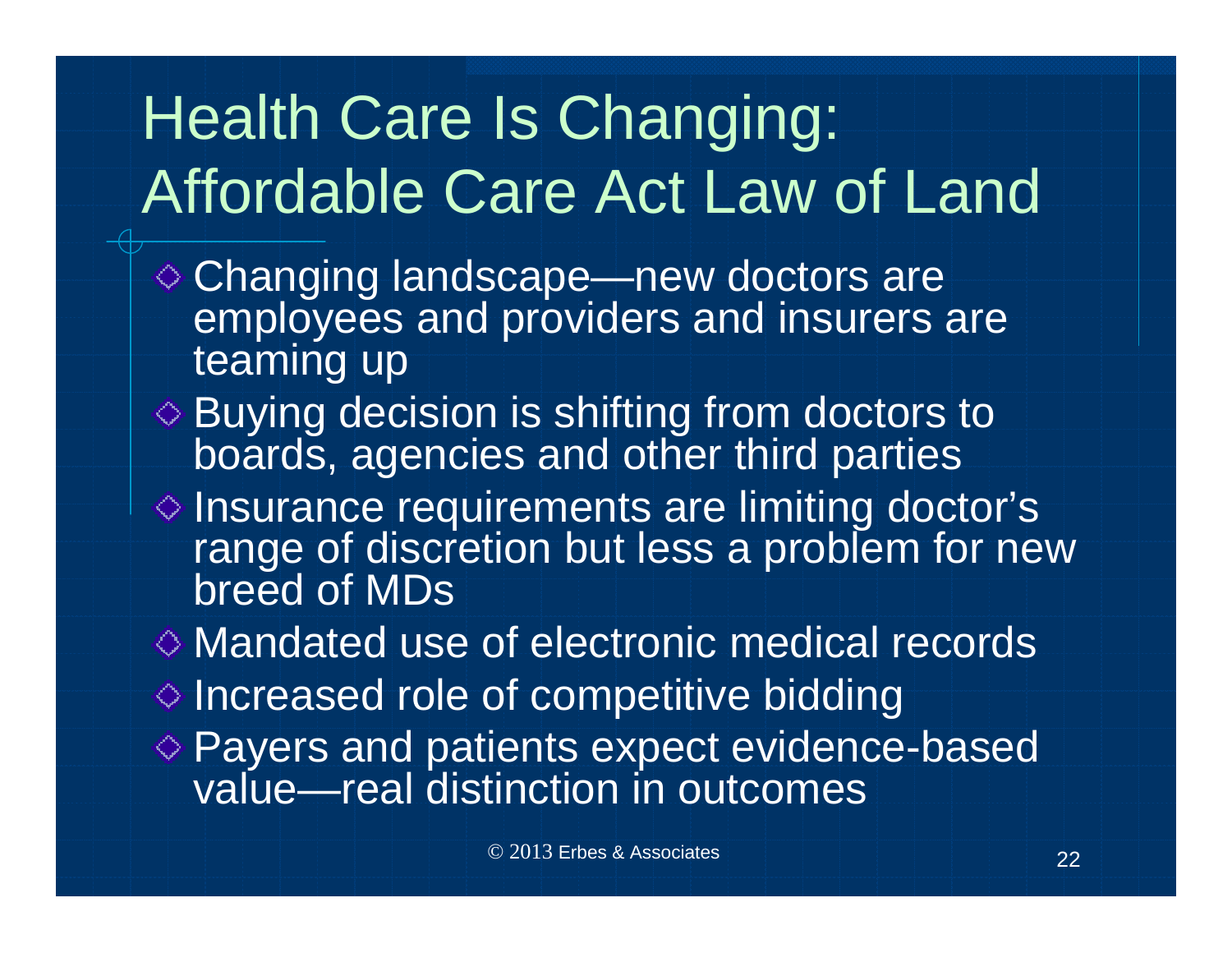## Health Outcomes Future Indicator for Spending

Evidence-based guidelines—clinical pathways—expected to play major role in ensuring both high quality patient care and better outcomes in future

 $\Diamond$  These guidelines are an important first step in moving away from traditional fee-for-service mechanisms that reward docs for prescribing ever more expensive products

**♦ "Patient-driven" goal not just patient-centered** any longer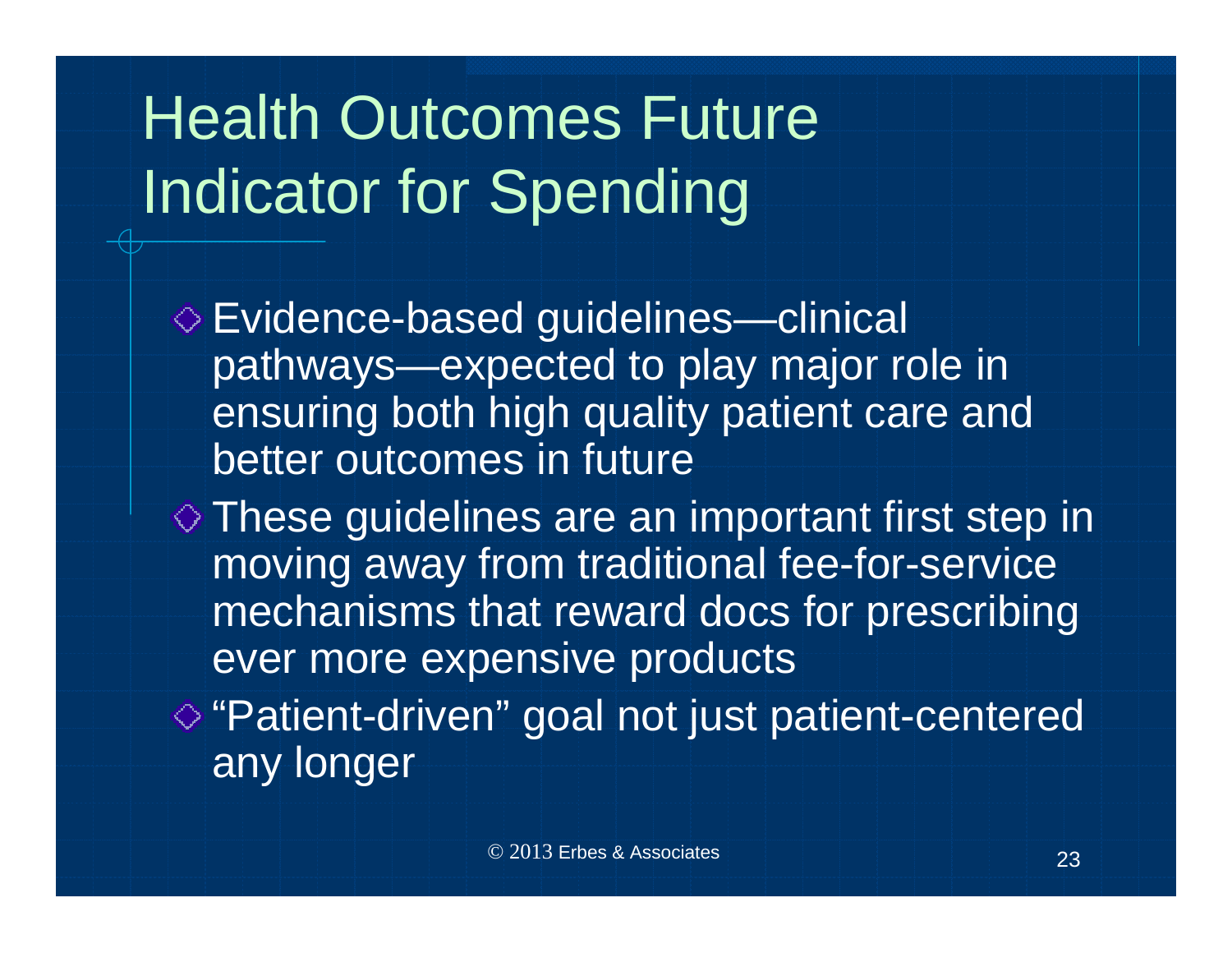## Promises for Future

- $\diamond$  Big Data as basis for new diagnostics and drugs  $\diamond$  Replacement of expensive laboratory tests by new technologies like smart phone apps that improve doctor/patient interaction
- Totally new structuring of clinical trials—one large trial with more primary care investigators ready to participate with new drugs coming in and out of protocol—major impact on cost of trials and changes in FDA requirements
- $\Diamond$  EU medtech regulations will get tougher and more like FDA, potentially eliminating positive product launch lead time vs. U.S.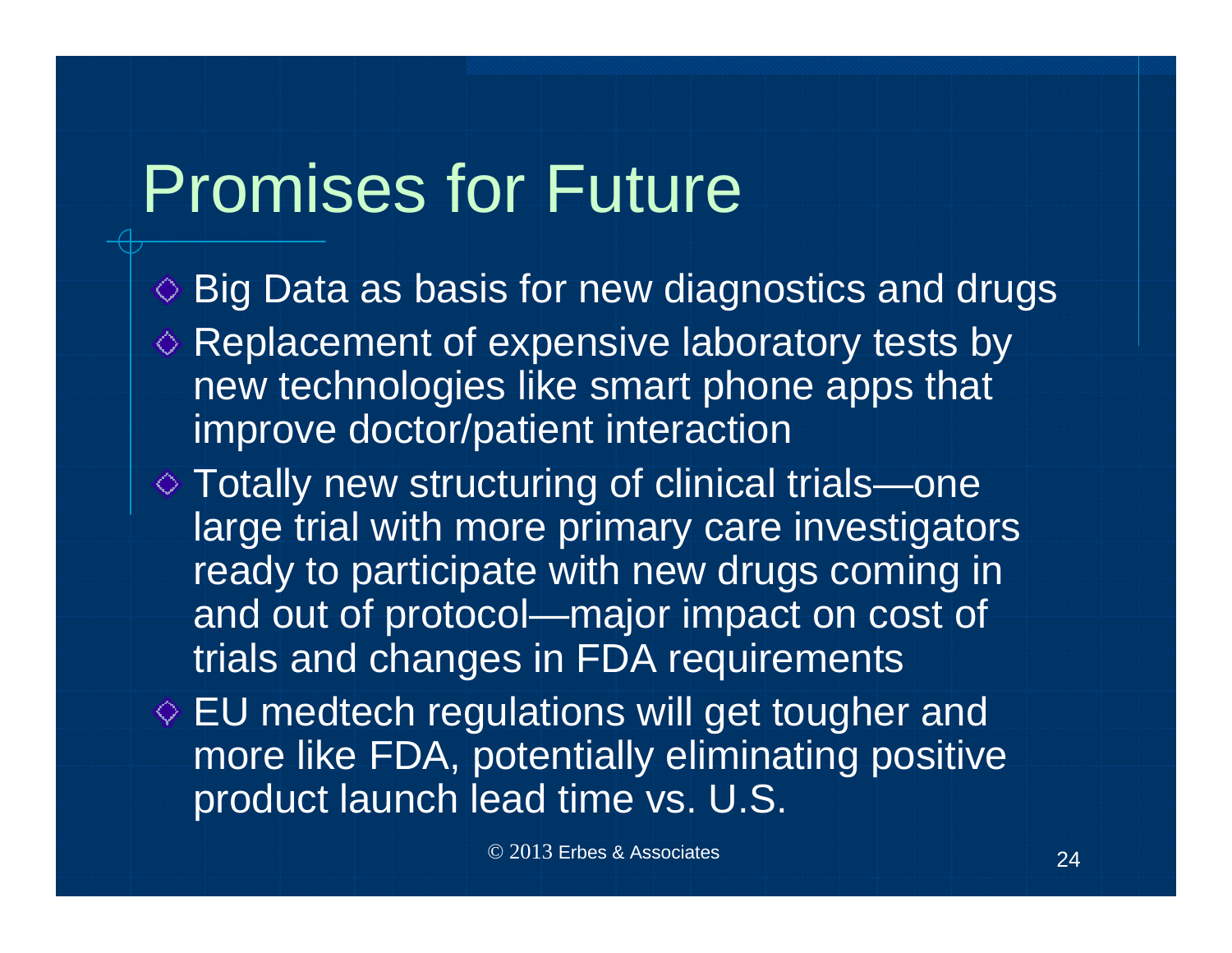### New View of Emerging Markets Going Forward

Revocation of patents in India becoming commonplace and has started in China Chinese government won't fund expensive Western-branded drugs for citizens

Markets will grow in access to medicines, but they will be cheap generics for the most part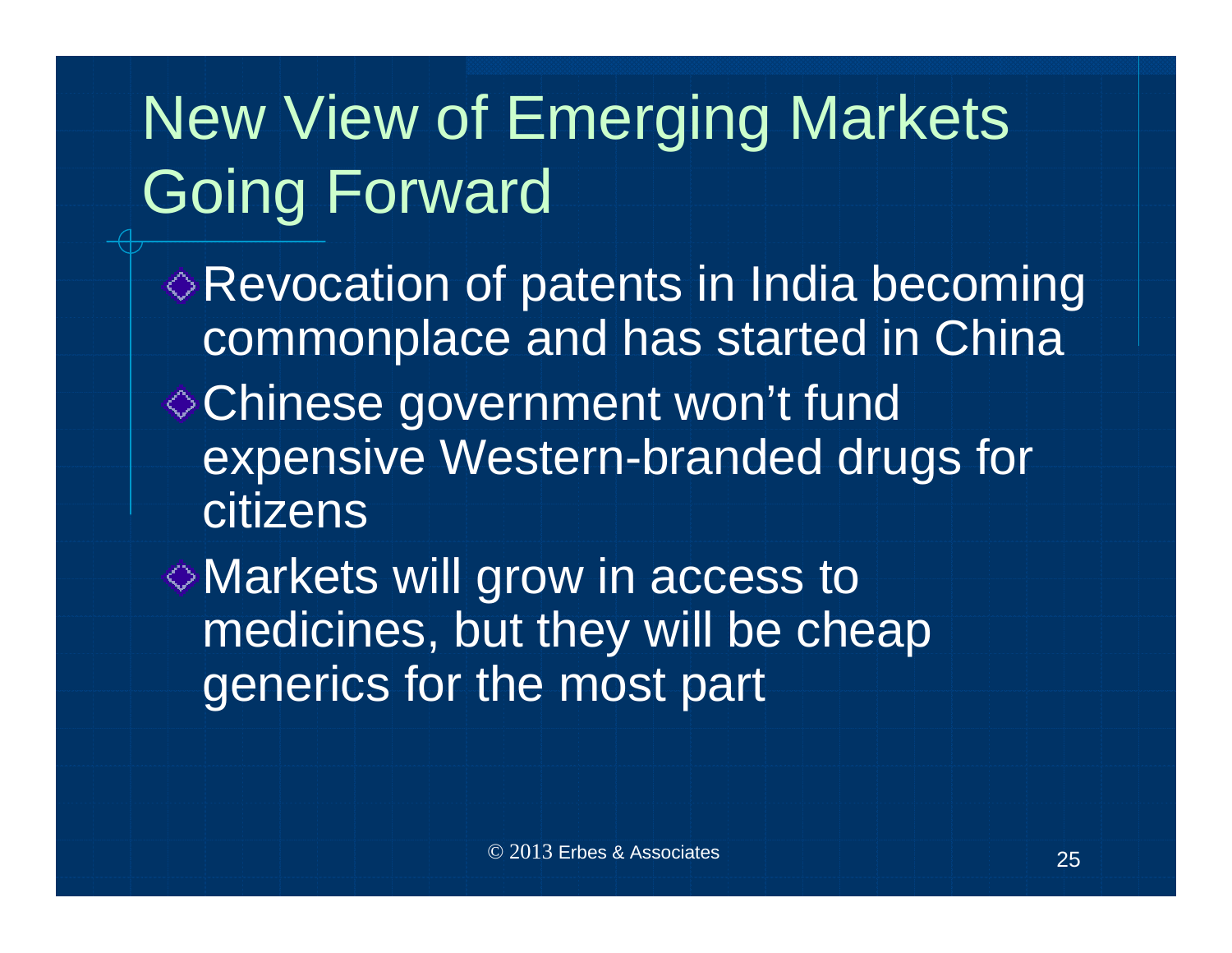#### Non-Dilutive Sources of Capital

#### **Sources**

- $\Diamond$  Government Industry Grants
- **E** Government Research **Grants**
- $\Diamond$  Industry Partnerships with Foundations
- **♦ Drug Discovery Partnerships**
- $\Diamond$  IP Generating Royalties/ Royalty Monetizations

#### **Examples**

- $\diamond$  Establish research partnerships to leverage core competencies (e.g.,medchem)
- $\Diamond$  Establish collaborations with academic centers
- Establish sponsored research ◇ and leverage infrastructure
- $\Diamond$  Establish deals that maximize value of IP assets (e.g., royalty monetization)

Source: "How to Enter into Collaborations to Leverage Capital, "Christopher Kiritsy, MBA, CEO, Arisaph and Elizabeth Krutoholow, *Editor, Bloomberg Brief: Healthcare Finance,* Bloomberg LP presented at New Paradigms 2013, Jan. 2013.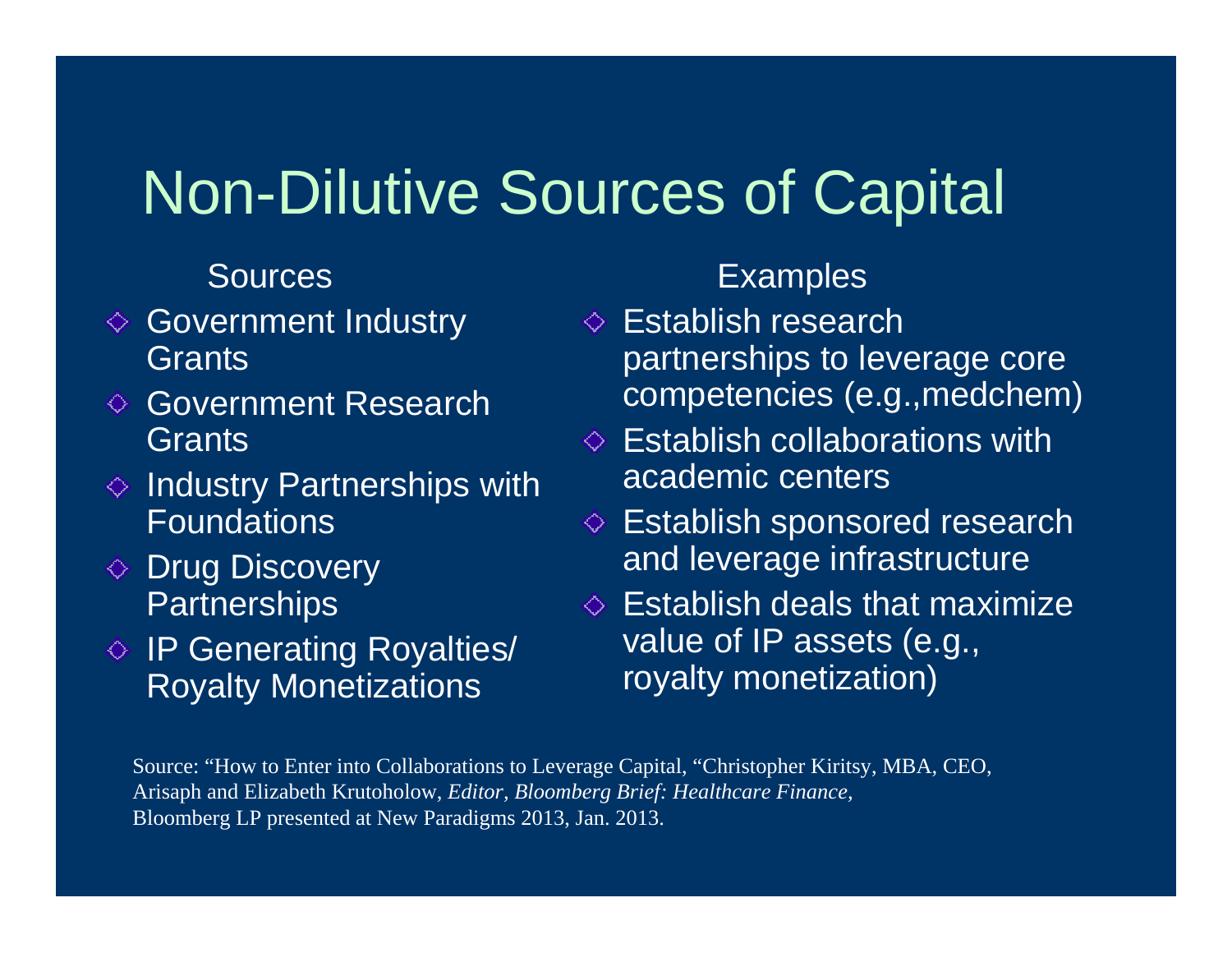## Trends in Academic/Industry Relationships Changing

#### Emerging in the future

- Risk-sharing
- Competitive grants

#### Increasingly popular in the present

- Corporate venture capital funds
- Academic drug discovery centers

#### Commonly used in the past

- Unrestricted grants
- Fee-for-service

Source: "Academic-Industry Partnerships for Biopharmaceutical Research & Development: Advancing Medical Science in the U.S.," Christopher-Paul Milne, Associate Director, and Ashley Malins, Research Analyst Tufts Center for Study of Drug Development, April 2012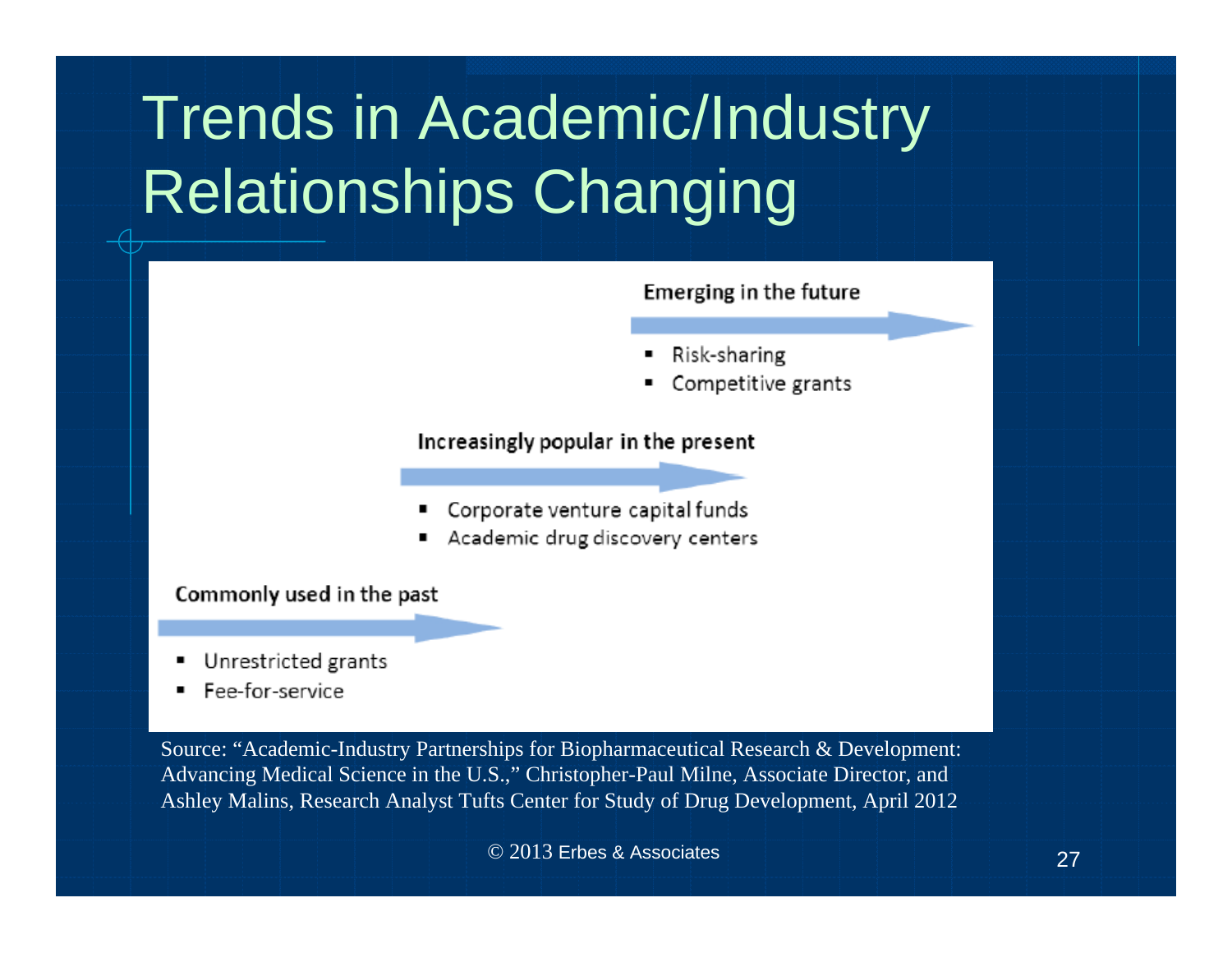# **Traditional Funding Model**

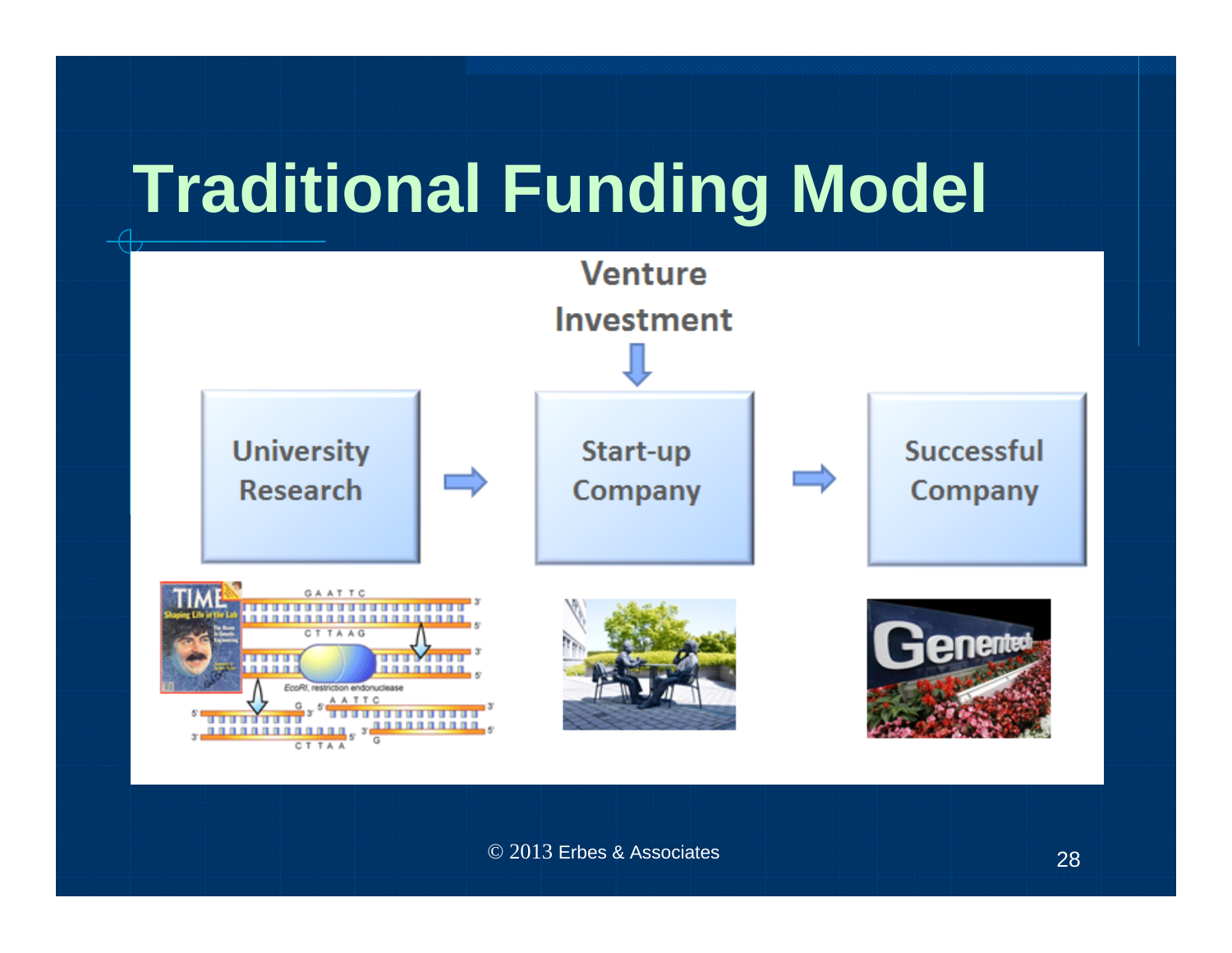#### **Collaborative Investment Program**